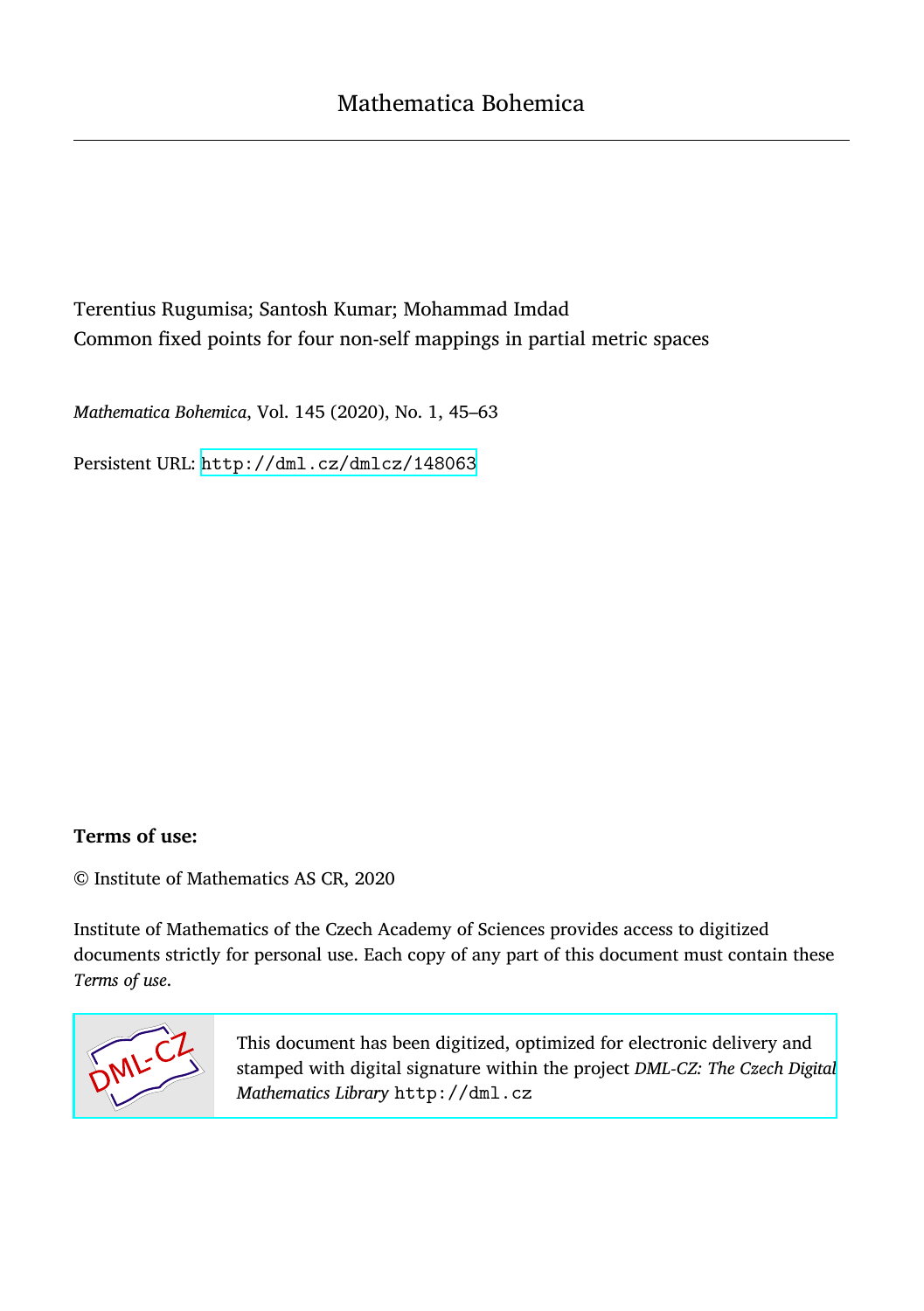## COMMON FIXED POINTS FOR FOUR NON-SELF MAPPINGS IN PARTIAL METRIC SPACES

Terentius Rugumisa, Santosh Kumar, Dar es Salaam, MOHAMMAD IMDAD, Aligarh

Received January 16, 2018. Published online November 28, 2018. Communicated by Vladimír Müller

Abstract. We formulate a common fixed point theorem for four non-self mappings in convex partial metric spaces. The result extends a fixed point theorem by Gajić and Rakočević (2007) proved for two non-self mappings in metric spaces with a Takahashi convex structure. We also provide an illustrative example on the use of the theorem.

Keywords: common fixed point; convex partial metric space; non-self mapping

MSC 2010: 47H10, 54H25

#### 1. Introduction and preliminaries

Gajić and Rakočević [5] proved a common fixed point theorem for non-self mappings on a Takahashi convex metric space for a pair of mappings. In their work, they generalized the theorems by Jungck [7], Das and Naik [4], Ciric et al. [3], Ciric [2] and Imdad and Kumar  $[6]$ . In this study, we extend the theorem by Gajić and Rakočević to apply for two pairs of non-self mappings in convex partial metric spaces.

We now introduce the results which will be of use in this paper.

**Definition 1.1** ([8]). A partial metric on a nonempty set X is a mapping p:  $X \times X \to [0, \infty)$  such that for all  $x, y, z \in X$ ,

 $(P0)$   $0 \leqslant p(x, x) \leqslant p(x, y),$ 

(P1)  $x = y$  if and only if  $p(x, x) = p(x, y) = p(y, y)$ ,

(P2)  $p(x, y) = p(y, x)$  and

(P3)  $p(x, y) \leqslant p(x, z) + p(z, y) - p(z, z).$ 

A pair  $(X, p)$  is said to be a partial metric space.

[DOI: 10.21136/MB.2018.0008-18](http://dx.doi.org/10.21136/MB.2018.0008-18) 45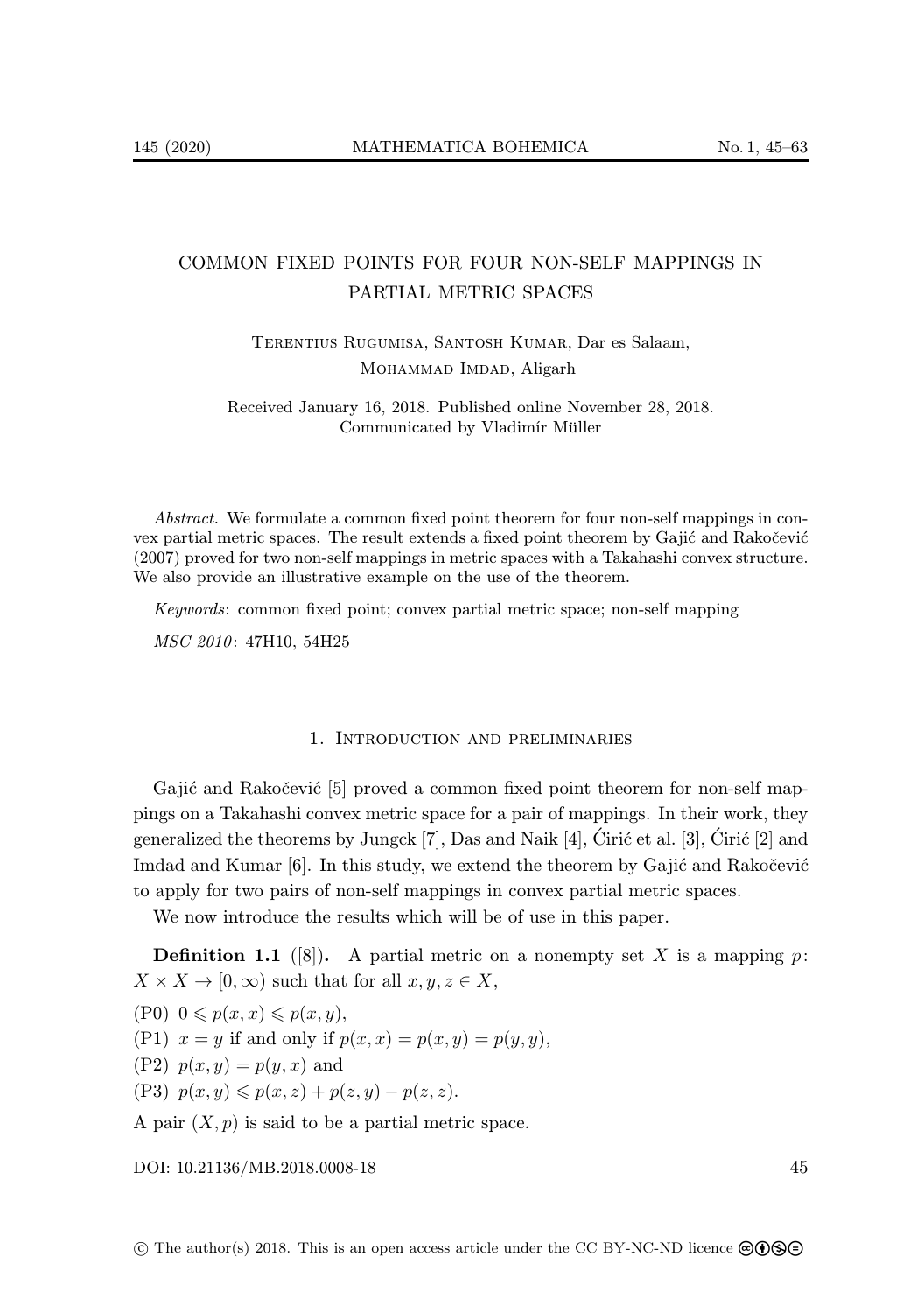From Definition 1.1, we deduce that for all  $x, y, z$  in a partial metric space  $(X, p)$ , we have:

$$
(1.1) \t\t\t p(x,y) = 0 \Rightarrow x = y,
$$

$$
(1.2) \t\t\t p(x,y) \leqslant p(x,z) + p(z,y).
$$

P r o o f. If  $p(x, y) = 0$ , then  $p(x, x) = 0$  because  $0 \leqslant p(x, x) \leqslant p(x, y)$  from (P0). Similarly,  $p(x, y) = 0$  implies  $p(y, y) = 0$  because  $0 \leqslant p(y, y) \leqslant p(x, y)$ . Hence  $p(x, y) = 0$  implies  $p(x, x) = p(x, y) = p(y, y) = 0$ . From (P1) this means that  $x = y$ . From (P3), we infer that

$$
p(x, y) \leqslant p(x, z) + p(z, y).
$$

 $\Box$ 

As an example, let  $X = \mathbb{R}^+$  and let  $p: \mathbb{R}^+ \times \mathbb{R}^+ \to \mathbb{R}^+, p(x, y) = \max\{x, y\}.$ Then  $(X, p)$  is a partial metric space.

Each partial metric p on X generates a  $T_0$  topology  $\tau_p$  on X with a base being the family of open balls  ${B_p(x, \varepsilon): x \in X, \varepsilon > 0}$  where  $B_p(x, \varepsilon) = {y \in X: p(x, y) <$  $p(x, x) + \varepsilon$  for all  $x \in X$  and  $\varepsilon > 0$ .

A sequence  $\{x_n\}$  in a partial metric space  $(X, p)$  converges to  $x \in X$  if and only if

$$
p(x,x) = \lim_{n \to \infty} p(x, x_n).
$$

**Definition 1.2** ([8]). Let  $(X, p)$  be a partial metric space and  $\{x_n\}$  a sequence in  $X$ . Then

- (i)  $\{x_n\}$  converges to a point  $x \in X$  if and only if  $p(x, x) = \lim_{n \to \infty} p(x, x_n)$ ,
- (ii)  $\{x_n\}$  is called a *Cauchy sequence* if  $\lim_{n,m\to\infty} p(x_n, x_m)$  exists and is finite,
- (iii) a partial metric space  $(X, p)$  is said to be *complete* if every Cauchy sequence  ${x_n}$  in X converges, with respect to  $\tau_p$ , to a point  $x \in X$  such that

$$
p(x, x) = \lim_{n,m \to \infty} p(x_n, x_m).
$$

**Lemma 1.3** ([8]). If p is a partial metric on X, then the mapping  $p^s: X \times X \rightarrow$  $[0, \infty)$  *given by* 

$$
p^{s}(x, y) = 2p(x, y) - p(x, x) - p(y, y)
$$

*is a metric.*

In this paper we will denote by  $p^s$  the metric derived from the partial metric  $p$ .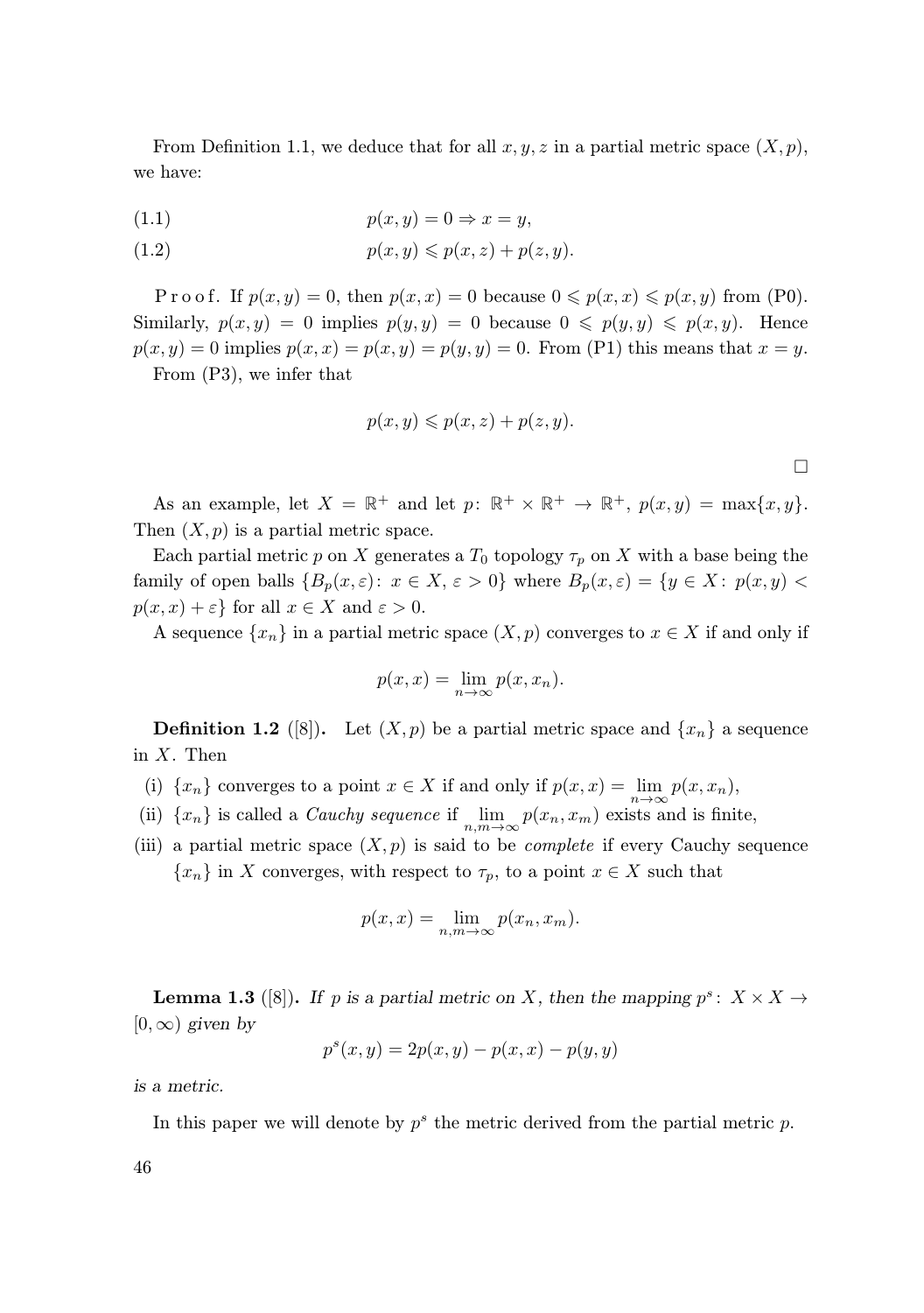**Lemma 1.4** ([8]). Let  $(X, p)$  be a partial metric space and  $\{x_n\}$  a sequence in X. *Then*

- (i)  $\{x_n\}$  *is a Cauchy sequence in*  $(X, p)$  *if and only if it is a Cauchy sequence in the metric space*  $(X, p^s)$ *,*
- (ii)  $(X, p)$  is complete if and only if  $(X, p^s)$  is complete. Furthermore,  $\lim_{n\to\infty} p(x_n, x)$ *is zero if and only if*  $p(x, x) = \lim_{n \to \infty} p(x_n, x) = \lim_{n,m \to \infty} p(x_n, x_m)$ .

**Definition 1.5** ([8]). Let  $(X, p)$  be a partial metric space and  $\{x_n\}$  a sequence in  $X$ . Then

- (i) the sequence  $\{x_n\}$  is called 0-Cauchy if  $\lim_{n,m\to\infty} p(x_n, x_m) = 0$ ,
- (ii)  $(X, p)$  is said to be 0-complete if every 0-Cauchy sequence  $\{x_n\}$  in X converges, with respect to  $\tau_p$ , to a point  $x \in X$  such that  $p(x, x) = 0$ .

**Definition 1.6** ([9]). Let  $(X, p)$  be a partial metric space and  $I = [0, 1]$  the closed unit interval. A mapping  $W: X \times X \times I \rightarrow X$  is said to be a *convex* structure on X if for all  $(x, y, t) \in X \times X \times I$ ,

$$
p(u, W(x, y, t)) \leqslant tp(u, x) + (1 - t)p(u, y)
$$

for every  $u \in X$ . A partial metric space  $(X, p)$ , together with the convex structure W, is called a convex partial metric space.

If  $(X, p)$  is a convex partial metric space, then for every  $x, y \in X$ , we define

(1.3) 
$$
\text{seg}[x, y] := \{W(x, y, t): t \in [0, 1]\}.
$$

In this study, we will use the following properties of a convex partial metric space with convex structure W.

**Lemma 1.7.** Let  $x, y \in X$  where  $(X, p)$  is a convex partial metric space with *convex structure* W. Let  $w \in \text{seg}[x, y]$ . Then for all  $u \in X$ , we have

(i)  $p(u, w) \leq \max\{p(u, x), p(u, y)\}\,$ 

(ii) 
$$
p(x, w) \leq p(x, y)
$$
.

P r o o f. Suppose  $\Gamma = \max\{p(u, x), p(u, y)\}\$ . Applying Definition 1.6, we have

$$
p(u, w) \leq t p(u, x) + (1 - t) p(u, y) \leq t \Gamma + (1 - t) \Gamma = \Gamma = \max\{p(u, x), p(u, y)\}.
$$

We have proved Lemma 1.7 (i). Now let us set  $x = u$  in Lemma 1.7 (i). We get

$$
p(x, w) \le \max\{p(x, x), p(x, y)\} = p(x, y),
$$

from  $(P0)$  of Definition 1.1, so we have proved Lemma 1.7 (ii).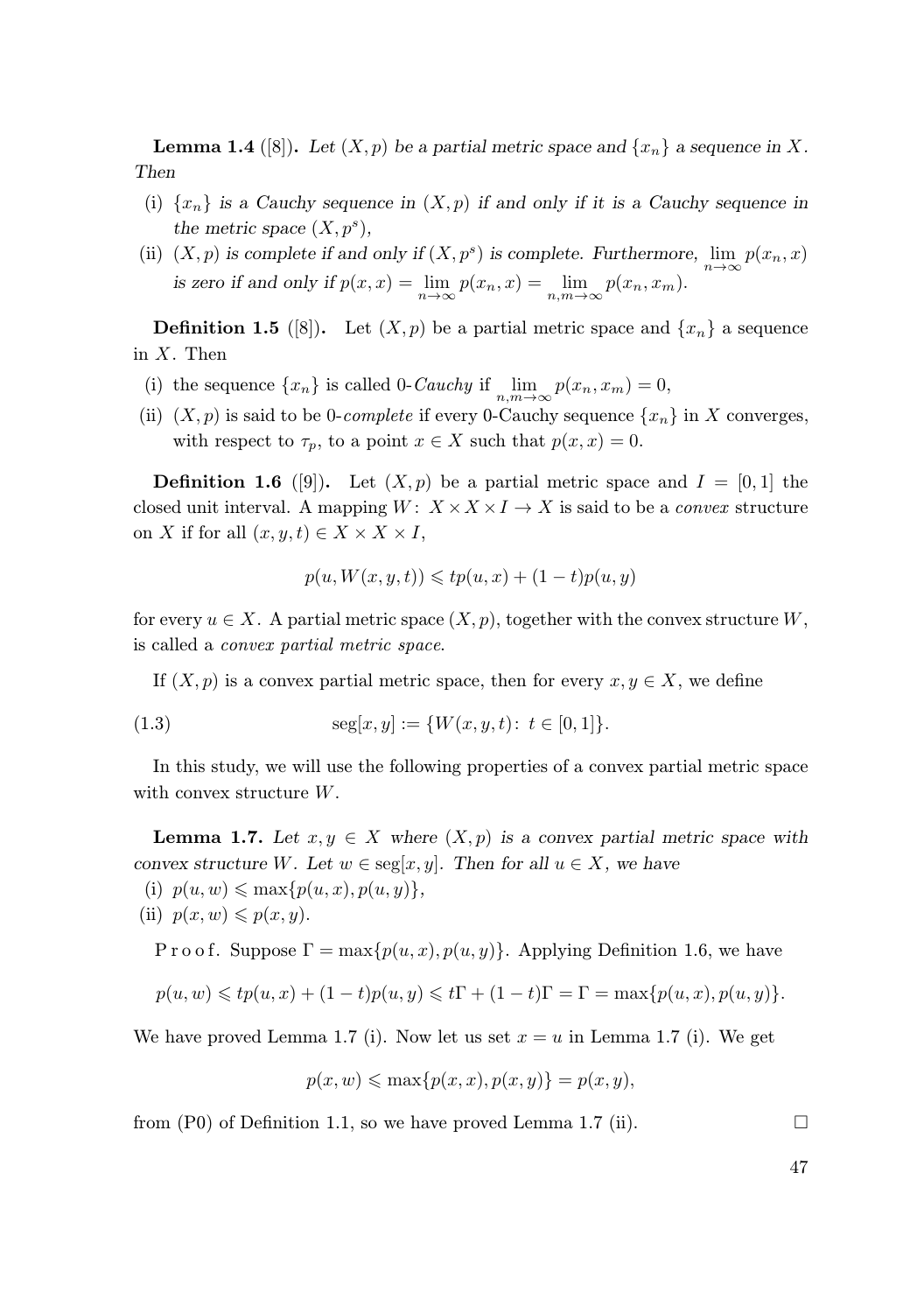**Definition 1.8** ([1]). Let  $(X, p)$  be a partial metric space and  $B \subseteq X$ . Then

- (i) B is said to be *bounded* if there is a positive number M such that  $p(x, y) \leq M$ for all  $x, y \in B$ ,
- (ii) if  $B$  is a bounded set, the *diameter* of  $B$  is defined as

$$
diam(B) = \sup_{u,v \in B} \{p(u,v)\}.
$$

Let  $f: C \to X$  be a mapping, where  $C \subseteq X$ . We say that f is a self mapping if  $C = X$ , otherwise f is called a non-self mapping. If there is an element  $x \in C$  such that  $fx = x$ , we say that x is a fixed point of f in X.

Suppose we have two mappings  $f, g \colon C \to X$ , with  $C \subseteq X$ . Let there be  $x \in C$ such that  $fx = gx = w$ . We say that x is a *coincidence point* of f and g in X. If  $x = w$ , then we call x a common fixed point of f and g in X.

Suppose we have two mappings  $f, g \colon C \to X$  with  $C \subseteq X$ . We say f and g are *coincidentally commuting* if for all  $x \in C$  we have

$$
fx = gx \Rightarrow fgx = gfx.
$$

In this paper, we aim to extend the following theorem by Gajić and Rakočević (see [5]) which proves the existence of a common fixed point for non-self mappings in context of metric spaces under specified conditions.

Theorem 1.9 ([5]). *Let* (X, d) *be a complete Takahashi convex metric space with convex structure* W *which is continuous in the third variable. Let* C *be a nonempty closed subset of* X and  $\partial C$  *the boundary of* C. Let  $f, g: C \rightarrow X$  and suppose  $\partial C \neq \emptyset$ . Let us assume that f and g satisfy the following conditions:

(i) *For every*  $x, y \in C$ *,*  $d(gx, gy) \leq M_{\omega}(x, y)$  where

$$
M_{\omega}(x,y) = \max{\{\omega_1[d(fx, fy)], \omega_2[d(fx, gx)], \omega_3[d(fy, gy)]\}},
$$
  

$$
\omega_4[d(fx, gy)], \omega_5[d(gx, fy)],
$$

 $\omega_i: [0, \infty) \to [0, \infty), i \in \{1, 2, 3, 4, 5\}$  *is a non-decreasing semicontinuous function from the right, such that*  $\omega_i(r) < r$  *for*  $r > 0$ *, and*  $\lim_{r \to \infty} (r - \omega_i(r)) = \infty$ *,*  $\lim_{t \to 0} 20 \subset f(0)$ 

(ii) 
$$
\partial C \subseteq f(C)
$$
,

- (iii)  $q(C) \cap C \subset f(C)$ ,
- (iv) fx ∈ ∂C ⇒ gx ∈ C *and*
- (v)  $f(C)$  *is closed in X*.

Then there exists a coincidence point v in C. Moreover, if  $\{f, g\}$  are coincidentally *commuting, then* v *remains a unique common fixed point of* f *and* g*.*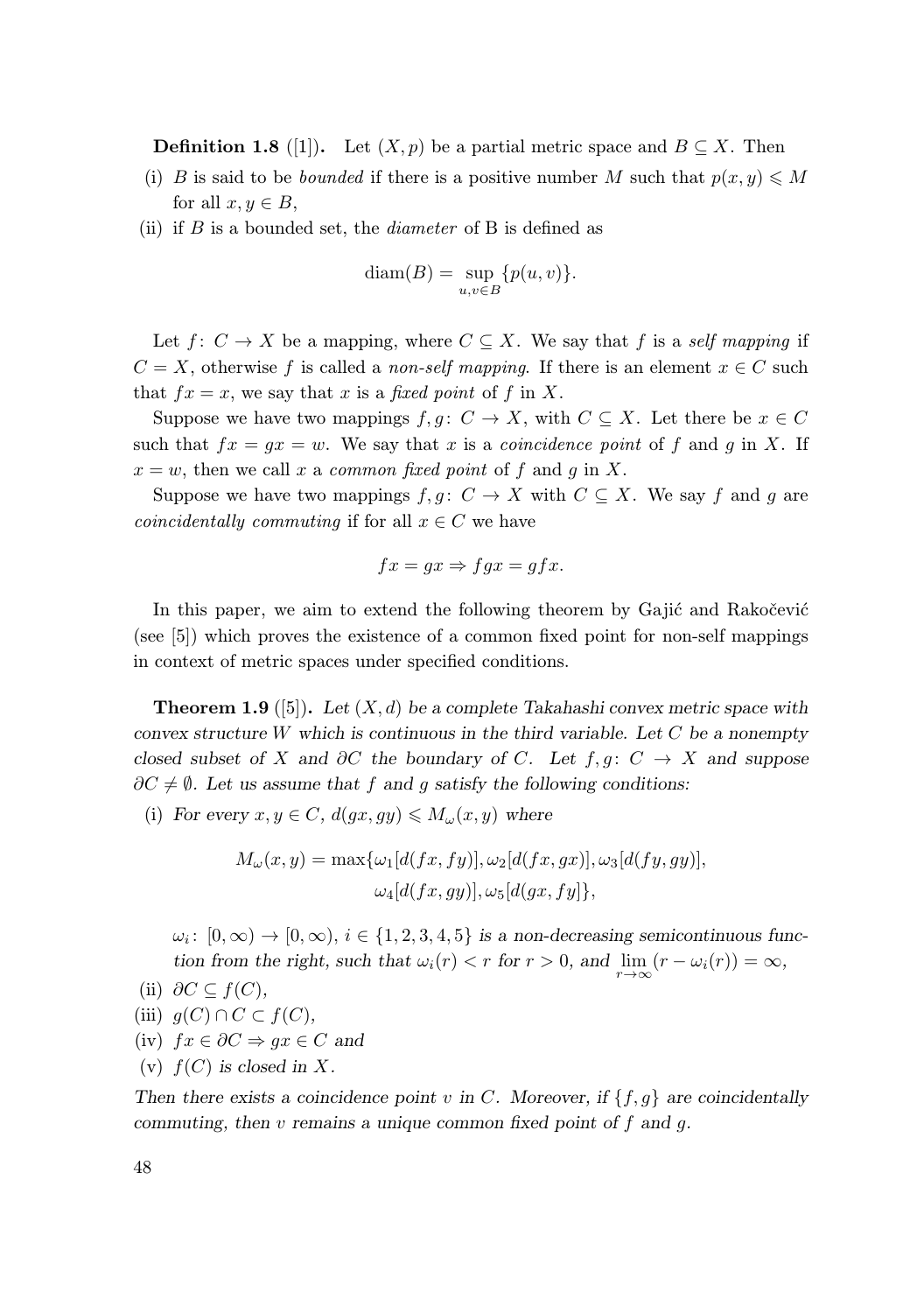We now proceed to the main results.

### 2. Main results

In this section, we extend Theorem 1.9 to two pairs of non-self mappings. We prove the following theorem:

**Theorem 2.1.** Let  $(X, p)$  be a complete convex partial metric space with convex *structure* W *which is continuous in the third variable. Let* C *be a closed subset of* X *with a nonempty boundary*  $\partial C$ *. Let*  $S, T, A, B$ :  $C \rightarrow X$ *. Let us assume that*  $S, T, A$ *and* B *satisfy the following conditions:*

(i) *For every*  $x, y \in C$ *,*  $p(Ax, By) \leq M_{\omega}(x, y)$  where

$$
M_{\omega}(x,y) = \max{\{\omega_1[p(Sx,Ty)], \omega_2[p(Ax, Sx)], \omega_3[p(By,Ty)]\}},
$$
  

$$
\omega_4[p(Ax,Ty)], \omega_5[p(Sx, By)]\},
$$

 $\omega_i \colon [0, \infty) \to [0, \infty), i = 1, 2, 3, 4, 5$ , is a non-decreasing semicontinuous function *from the right, such that*  $\omega_i(r) < \frac{1}{2}r$  *for*  $r > 0$ *, and*  $\lim_{r \to \infty} (r - 2\omega_i(r)) = \infty$ *.* 

- (ii)  $\partial C \subseteq TC$ ,  $\partial C \subseteq SC$ ,
- (iii)  $Sx \in \partial C \Rightarrow Ax \in C$ ;  $Tx \in \partial C \Rightarrow Bx \in C$ ,
- (iv)  $AC \cap C \subset TC$ ,  $BC \cap C \subset SC$  and
- (v)  $SC, TC$  are closed in C.

*Then there exists a coincidence point*  $z \in C$  *for* A, B, S and T. Moreover, if each of *the pairs*  $\{S, A\}$  *and*  $\{T, B\}$  *is coincidentally commuting, then* z *remains a unique common fixed point of* A*,* B*,* S *and* T *.*

P r o o f. Commencing with an arbitrary point  $w \in \partial C$ , we construct a sequence  $\{x_n\}$  of points in C as follows:

By assumption (ii), there is a point  $x_0 \in C$  such that  $Sx_0 = w$ . We find  $Ax_0$ . Then we proceed inductively as follows.

If  $Ax_{2n} \in C$ , then, by (iv), we choose  $x_{2n+1} \in C$  such that  $Tx_{2n+1} = Ax_{2n}$ .

If however  $Ax_{2n} \notin C$ , because W is continuous in the third variable, it means that, by (iii), there is  $\lambda_{2n,2n} \in (0,1)$  such that

$$
W(Sx_{2n}, Ax_{2n}, \lambda_{2n, 2n}) \in \partial C.
$$

By (ii), this means we can choose  $x_{n+1} \in C$  such that

$$
Tx_{n+1} = W(Sx_{2n}, Ax_{2n}, \lambda_{2n, 2n}) \in \partial C.
$$

We then determine  $Bx_{2n+1}$ .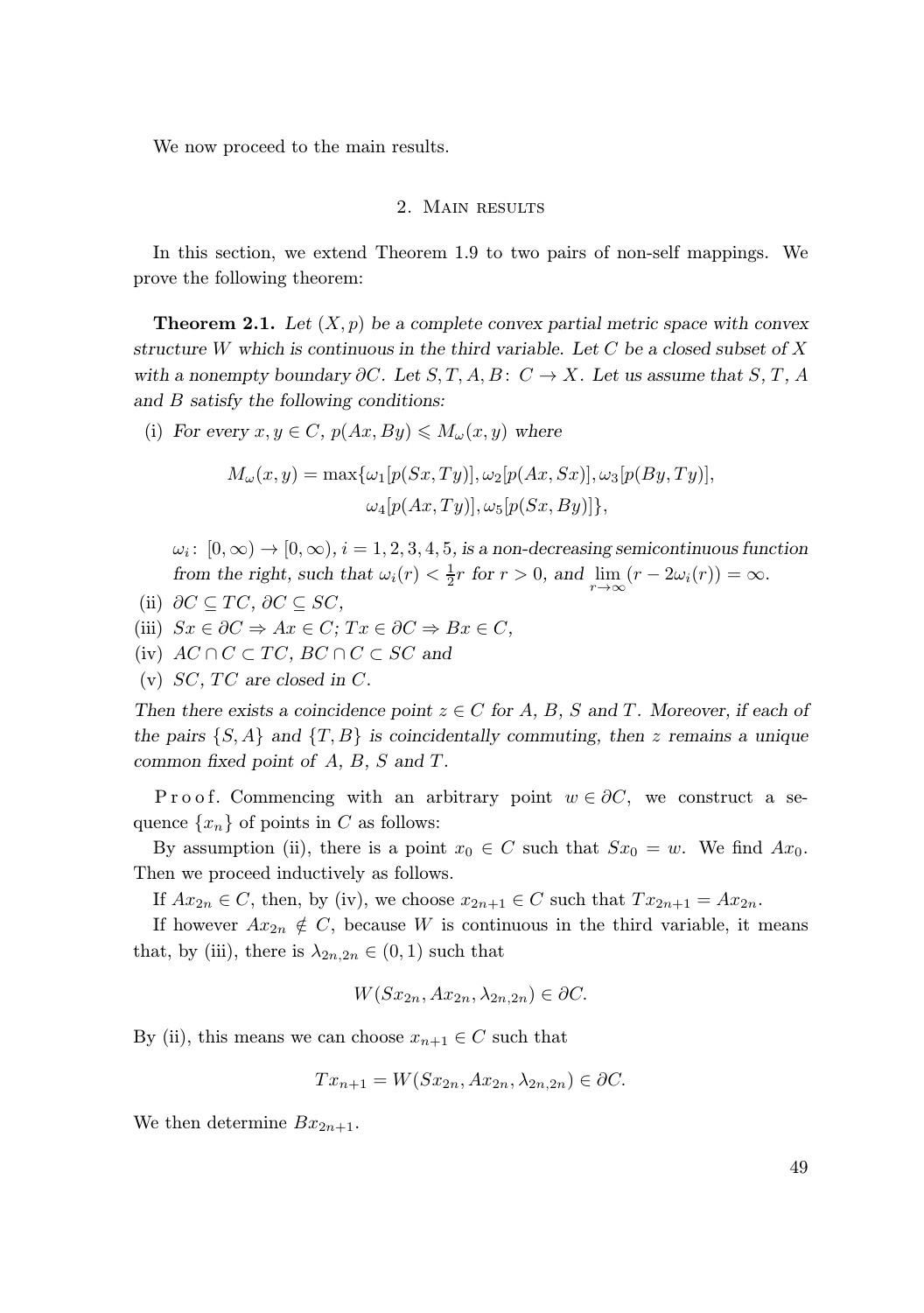If  $Bx_{2n+1} \in C$ , then, by (iv), we choose  $x_{2n+2} \in C$  such that  $Sx_{2n+2} = Bx_{2n+1}$ . However if  $Bx_{2n+1} \notin C$ , because W is continuous in the third variable, this means there is  $\lambda_{2n+1,2n+1} \in (0,1)$  such that

$$
W(Tx_{2n+1}, Bx_{2n+1}, \lambda_{2n+1, 2n+1}) \in \partial C.
$$

By (ii), this means we can choose  $x_{n+2} \in C$  such that

$$
Sx_{n+2} = W(Tx_{2n+1}, Bx_{2n+1}, \lambda_{2n+1, 2n+1}) \in \partial C.
$$

We then determine  $Ax_{2n+2}$ . We show that, for  $n \geq 1$ , we have

$$
(2.1) \t\t Ax_{2n} \neq Tx_{2n+1} \Rightarrow Bx_{2n-1} = Sx_{2n}.
$$

Suppose we have  $Bx_{2n-1} \neq Sx_{2n}$ . Then we have  $Sx_{2n} \in \partial C$ , which by (iii) means  $Ax_{2n} \in C$ . This, by (iv), implies that  $Ax_{2n} = Tx_{2n+1}$ , which is a contradiction. Using a similar argument we have

(2.2) 
$$
Bx_{2n+1} \neq Sx_{2n+2} \Rightarrow Ax_{2n} = Tx_{2n+1}.
$$

We now prove that the sequences  $\{Sx_{2n}\}, \{Ax_{2n}\}, \{Bx_{2n+1}\}\$  and  $\{Tx_{2n+1}\}\$  are bounded. For each  $n \geqslant 1$  let

$$
D_n = \bigcup_{i=0}^{n-1} \{Ax_{2i}\} \cup \bigcup_{i=0}^{n-1} \{Bx_{2i+1}\} \cup \bigcup_{i=0}^{n-1} \{Sx_{2i}\} \cup \bigcup_{i=0}^{n-1} \{Tx_{2i+1}\}, \quad n \geq 1.
$$

Let  $\alpha_n = \text{diam}(D_n)$ . We show that

$$
(2.3) \qquad \alpha_n \leq \max\{p(Sx_0, Ax_{2j}), p(Sx_0, Bx_{2j+1})\}, \quad 0 \leq j \leq n-1.
$$

Let us consider the case where  $\alpha_n = 0, n \geq 1$ .

This means  $p(Sx_0, Ax_0) = p(Ax_0, Bx_1) = p(Bx_1, Tx_1) = 0$ . Applying (1.2) this means

$$
Sx_0 = Ax_0 = Bx_1 = Tx_1.
$$

We shall show that  $Sx_0$  is a common fixed point of S and A. As the mappings S and  $A$  are coincidentally commuting at the coincidence point  $x_0$ , we have

(2.4) 
$$
Sx_0 = Ax_0 \Rightarrow SSx_0 = SAx_0 = ASx_0.
$$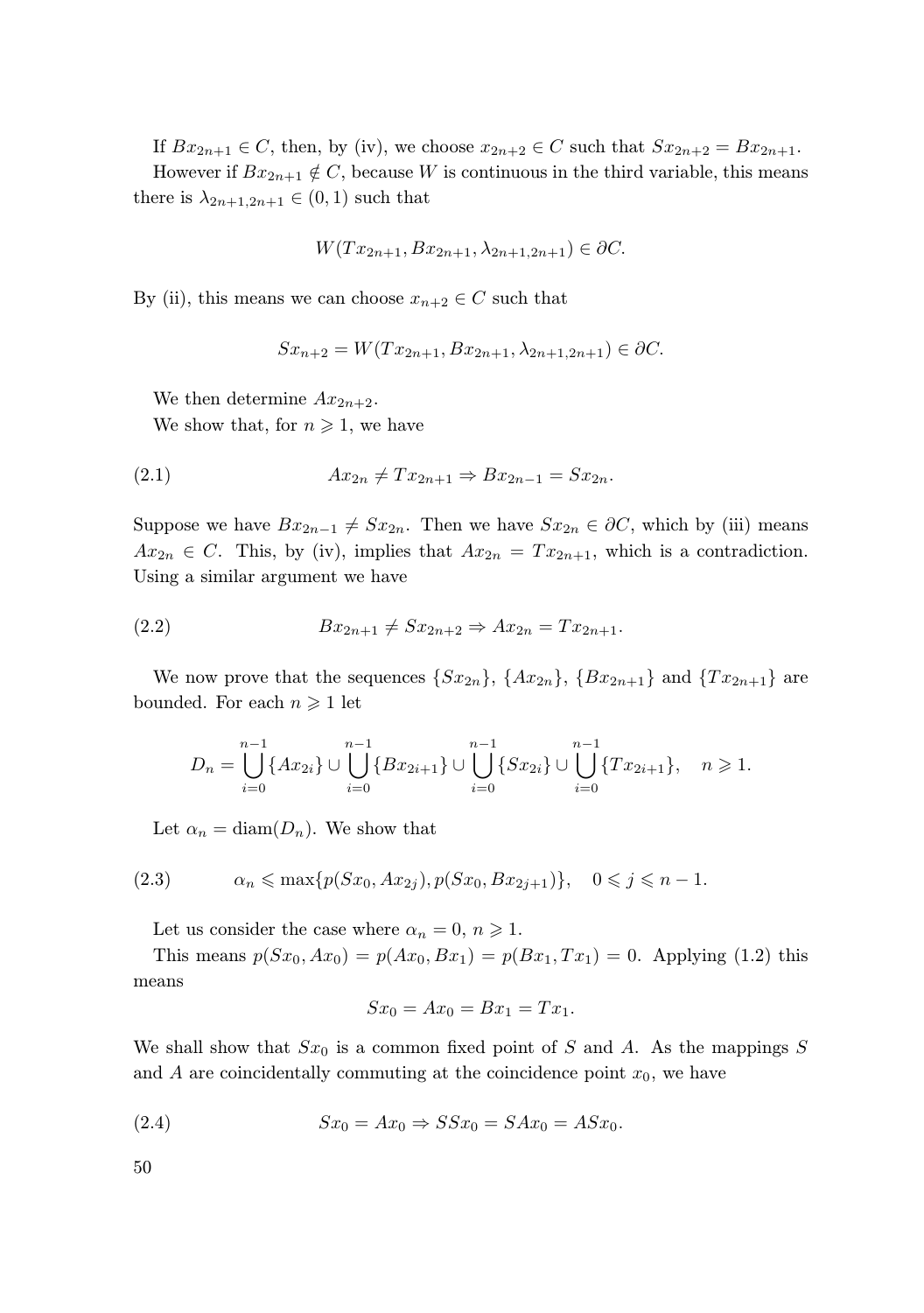From (i), we have

$$
p(SSx_0, Sx_0) = p(ASx_0, Bx_1) \leq M_{\omega}(Sx_0, x_1)
$$
  
\n
$$
= \max{\{\omega_1[p(SSx_0, Tx_1)], \omega_2[p(ASx_0, SSx_0)], \omega_3[p(Bx_1, Tx_1)], \omega_4[p(ASx_0, Tx_1)], \omega_5[p(SSx_0, Bx_1)]\}}
$$
  
\n
$$
= \max{\{\omega_1[p(SSx_0, Sx_0)], \omega_2[p(SSx_0, SSx_0)], \omega_3[p(Sx_0, Sx_0)], \omega_4[p(SSx_0, Sx_0)], \omega_5[p(SSx_0, Sx_0)]\}}
$$
  
\n
$$
\leq \omega_t[p(SSx_0, Sx_0)] \text{ for some } t \in \{1, 2, 3, 4, 5\}, \omega_5 = \frac{1}{2}p(SSx_0, Sx_0) \text{ for } p(SSx_0, Sx_0) > 0
$$
  
\n
$$
\Rightarrow p(SSx_0, Sx_0) = 0.
$$

By (1.2), this implies

$$
(2.5) \t\t SSx_0 = Sx_0.
$$

Hence  $Sx_0$  is a fixed point of S. From (2.4) we have  $SSx_0 = ASx_0$ . Thus (2.5) implies  $ASx_0 = Sx_0$ , making  $Sx_0$  a fixed point of A too.

Using a similar argument we have  $Tx_1 = Sx_0$  being a common fixed point of T and B. Hence,  $z = Sx_0$  is a common fixed point of all four mappings S, T, A and B.

To show the uniqueness of the fixed point, let  $z'$  be also a fixed point of  $S, T, A$ and B. Then we have

$$
p(z, z') = p(Az, Bz')
$$
  
\n
$$
\leq \max\{\omega_1[p(Sz, Tz')], \omega_2[p(Az, Sz)], \omega_3[p(Bz', Tz')],
$$
  
\n
$$
\omega_4[p(Az, Tz')], \omega_5[p(Sz, Bz')]\}
$$
  
\n
$$
= \max\{\omega_1[p(z, z')], \omega_2[p(z, z)], \omega_3[p(z', z')],
$$
  
\n
$$
\omega_4[p(z, z')] \text{ for some } i \in \{1, 2, 3, 4, 5\}
$$
  
\n
$$
< \frac{1}{2}p(z, z') \text{ for } p(z, z') > 0,
$$
  
\n
$$
\Rightarrow p(z, z') = 0
$$
  
\n
$$
\Rightarrow z = z, \text{ by (1.1)}.
$$

Hence when  $\alpha_n = 0$ , then  $z = Sx_0$  is the unique common fixed point of S, T, A and B.

We now consider the cases when  $\alpha_n > 0$ .

Case 1: Consider the case where  $\alpha_n = p(Sx_{2i}, Ax_{2j})$  for some  $0 \leq i, j \leq n-1$ .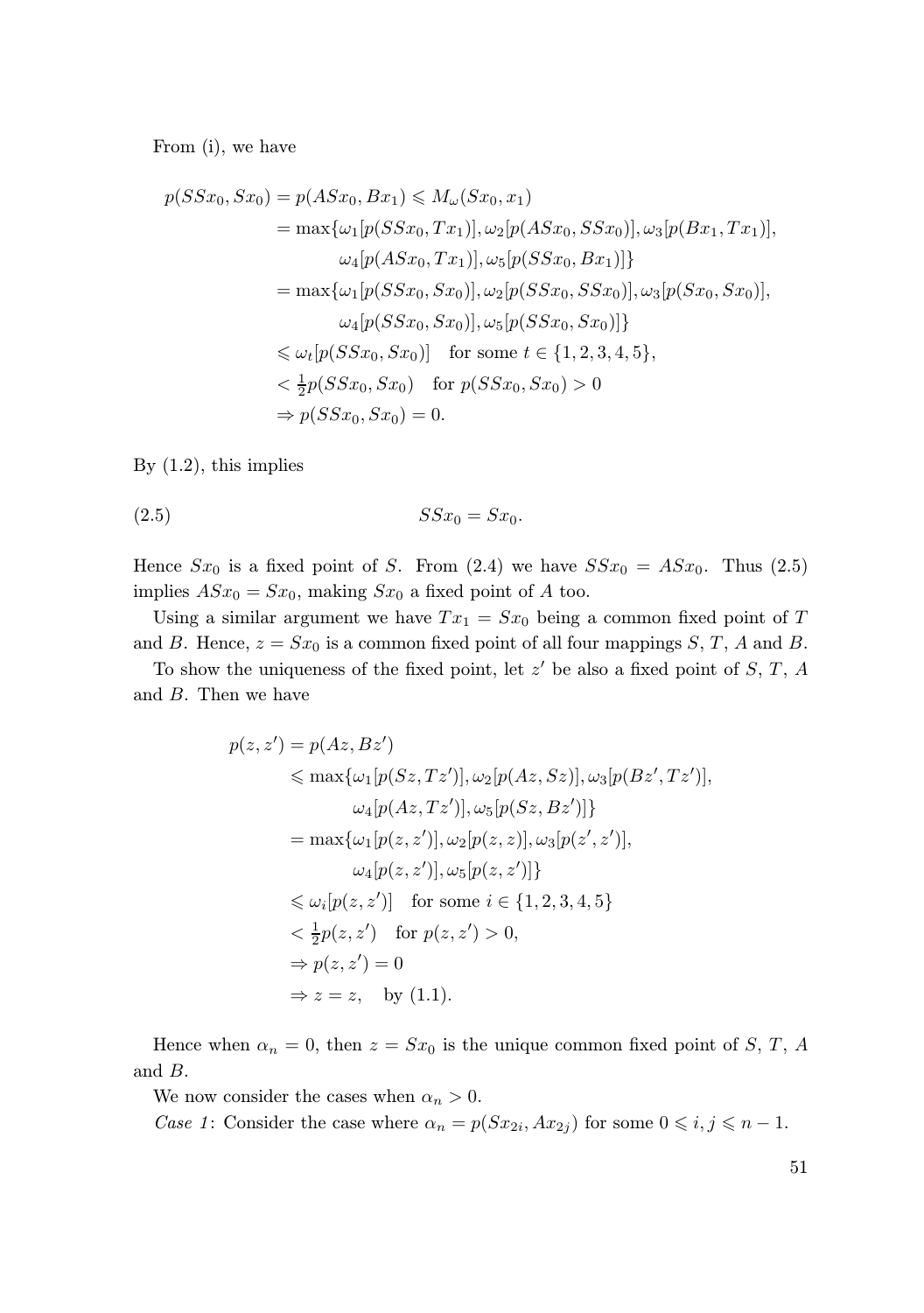Subcase 1.1: If  $i \geq 1$  and  $Sx_{2i} = Bx_{2i-1}$  we have

$$
\alpha_n = p(Sx_{2i}, Ax_{2j}) = p(Ax_{2j}, Bx_{2i-1}) \le M_\omega(x_{2j}, x_{2i-1})
$$
  

$$
\le \omega_s(\alpha_n) \quad \text{for some } s \in \{1, 2, 3, 4, 5\}
$$
  

$$
< \frac{1}{2}\alpha_n,
$$

which is a contradiction. Hence  $i = 0$ .

Subcase 1.2: If however  $i \geq 1$  and  $Sx_{2i} \neq Bx_{2i-1}$ , it follows that  $Sx_{2i} \in$ seg[ $Ax_{2i-2}, Bx_{2i-1}$ ] and hence, by Lemma 1.7 (i), we have

$$
\alpha_n = p(Sx_{2i}, Ax_{2j}) \le \max\{p(Ax_{2j}, Bx_{2i-1}), p(Ax_{2i-2}, Ax_{2j})\}.
$$

Subcase 1.2.1: If  $p(Ax_{2i}, Bx_{2i-1}) \geq p(Ax_{2i-2}, Ax_{2i})$ , we have

$$
\alpha_n = p(Sx_{2i}, Ax_{2j}) \leqslant p(Ax_{2j}, Bx_{2i-1}),
$$

which leads to the contradiction in Case 1.1, meaning that  $i = 0$ .

Subcase 1.2.2: Otherwise, if  $p(Ax_{2i}, Bx_{2i-1}) < p(Ax_{2i-2}, Ax_{2i})$ , then for some k such that  $2i - 2 < 2k + 1 < 2j$  and for some  $s, t \in \{1, 2, ..., 5\}$ , we have

$$
\alpha_n = p(Sx_{2i}, Ax_{2j}) \leqslant p(Ax_{2i-2}, Ax_{2j})
$$
  
\n
$$
\leqslant p(Ax_{2i-2}, Bx_{2k+1}) + p(Ax_{2j}, Bx_{2k+1}), \text{ by (1.2)}
$$
  
\n
$$
\leqslant M_{\omega}(x_{2i-2}, x_{2i-1}) + M_{\omega}(x_{2j}, x_{2i-1})
$$
  
\n
$$
\leqslant \omega_s(\alpha_n) + \omega_t(\alpha_n)
$$
  
\n
$$
< \frac{1}{2}\alpha_n + \frac{1}{2}\alpha_n \Rightarrow \alpha_n < \alpha_n,
$$

which is a contradiction. Hence  $i = 0$ .

Case 2: The case where  $\alpha_n = p(Ax_{2i}, Bx_{2j+1})$  leads to contradiction by Case 1.1. Case 3: The case where  $\alpha_n = p(Ax_{2i}, Ax_{2j})$  leads to contradiction by Case 1.2.2. Case 4: If  $\alpha_n = p(Bx_{2i+1}, Bx_{2i+1})$  then for k such that  $2i + 1 < 2k < 2j + 1$  and for some  $s, t \in \{1, 2, ..., 5\}$ , we have

$$
\alpha_n = p(Bx_{2i+1}, Bx_{2j+1})
$$
  
\n
$$
\leq p(Ax_{2k}, Bx_{2i+1}) + p(Ax_{2k}, Bx_{2j+1})
$$
  
\n
$$
\leq M_{\omega}(x_{2k}, x_{2i+1}) + M_{\omega}(x_{2k}, x_{2j+1})
$$
  
\n
$$
\leq \omega_s(\alpha_n) + \omega_t(\alpha_n)
$$
  
\n
$$
< \frac{1}{2}\alpha_n + \frac{1}{2}\alpha_n \Rightarrow \alpha_n < \alpha_n,
$$

which is a contradiction.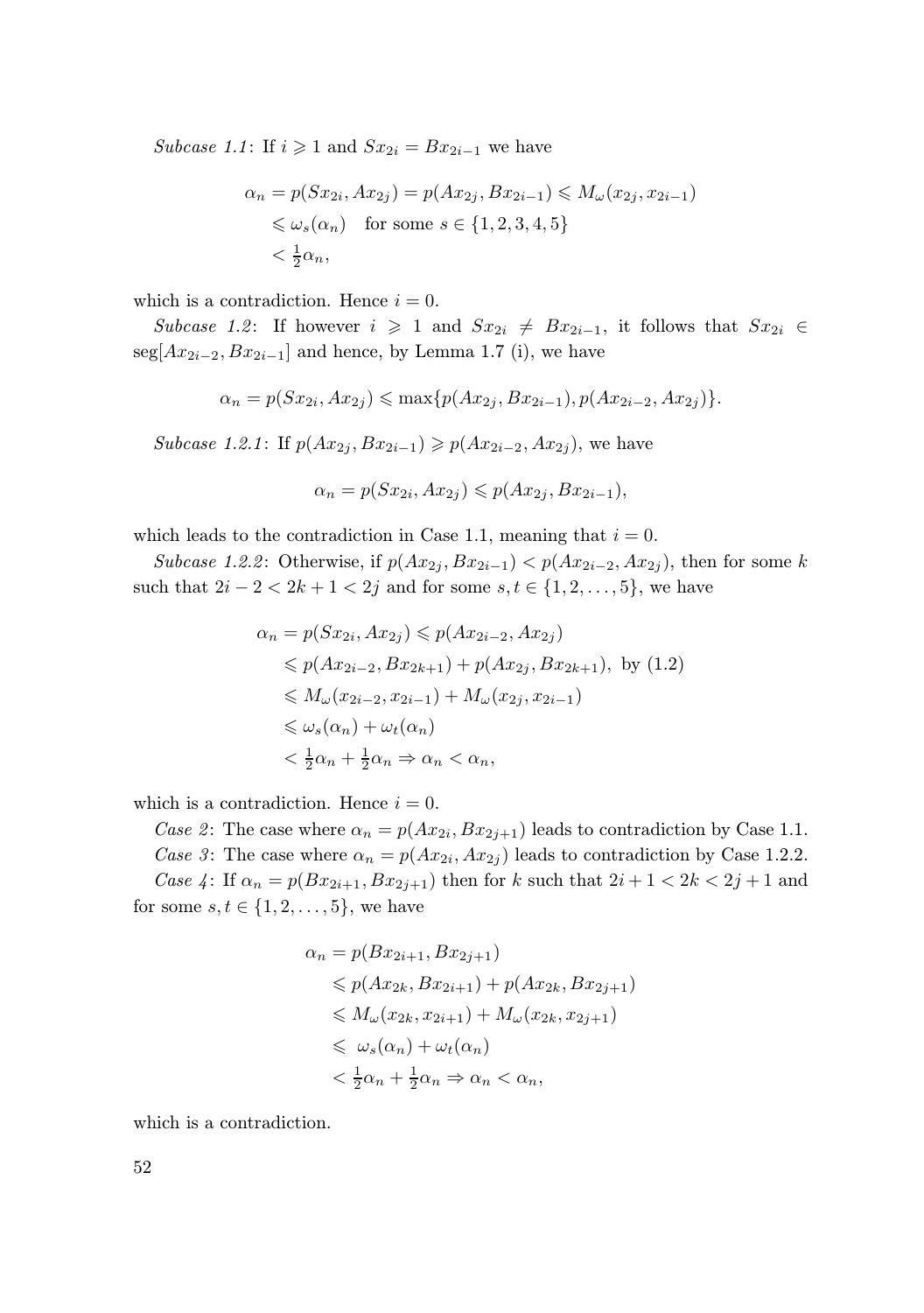Case 5: If  $\alpha_n = p(T x_{2i+1}, B x_{2i+1})$  for some  $0 \leq i, j \leq n-1$ , then: Subcase 5.1: If  $Tx_{2i+1} = Ax_{2i}$ , then we have

$$
\alpha_n = p(Tx_{2i+1}, Bx_{2j+1}) = p(Ax_{2i}, Bx_{2j+1}),
$$

which is a contradiction by Case 1.1.

Subcase 5.2: Otherwise, if  $Tx_{2i+1} \neq Ax_{2i}$  then  $Tx_{2i+1} \in \text{seg}[Bx_{2i-1}, Ax_{2i}]$  and hence by Lemma 1.7 (i) we have

$$
\alpha_n = p(Tx_{2i+1}, Bx_{2j+1}) \le \max\{p(Bx_{2i-1}, Bx_{2j+1}), p(Ax_{2i}, Bx_{2j+1})\}.
$$

This means we have either  $p(T x_{2i+1}, B x_{2i+1}) \leqslant p(B x_{2i-1}, B x_{2i+1})$ , which is a contradiction by Case 4 or  $p(Tx_{2i+1}, Bx_{2j+1}) \leqslant p(Ax_{2i}, Bx_{2j+1})$ , which is a contradiction by Case 1.1.

Case 6: If  $\alpha_n = p(T x_{2i+1}, Ax_{2j})$  for some  $0 \leq i, j \leq n-1$ , then: Subcase 6.1: If  $Tx_{2i+1} = Ax_{2i}$ , then we have

$$
\alpha_n = p(Tx_{2i+1}, Ax_{2j}) = p(Ax_{2i}, Ax_{2j})
$$

which is not possible by Case 1.2.2.

Subcase 6.2: Otherwise, if  $Tx_{2i+1} \neq Ax_{2i}$ , then  $Tx_{2i+1} \in \text{seg}[Bx_{2i-1}, Ax_{2i}]$ and hence  $\alpha_n = p(T x_{2i+1}, Ax_{2j}) \leq \max\{p(Ax_{2j}, Bx_{2i-1}), p(Ax_{2i}, Ax_{2j})\}$ . This implies we have either  $p(T x_{2i+1}, Ax_{2i}) \leqslant p(A x_{2i}, B x_{2i-1})$ , which is a contradiction by Case 1.1 or else we have  $p(Tx_{2i+1}, Ax_{2j}) \leqslant p(Ax_{2i}, Ax_{2j})$ , which is a contradiction by Case 1.2.2.

Case 7: Suppose  $\alpha_n = p(T x_{2i+1}, T x_{2j+1})$  for some  $0 \leq i, j \leq n-1$ . Subcase 7.1: If  $Tx_{2j+1} = Ax_{2j}$ , we have

$$
\alpha_n = p(Tx_{2i+1}, Tx_{2j+1}) = p(Tx_{2i+1}, Ax_{2j}),
$$

which is a contradiction by Case 6.

Subcase 7.2: Otherwise, if  $Tx_{2j+1} \neq Ax_{2j}$ , then  $Tx_{2j+1} \in \text{seg}[Bx_{2j-1}, Ax_{2j}]$  and hence  $\alpha_n = p(T x_{2i+1}, Tx_{i+1}) \leq \max\{p(T x_{2i+1}, B x_{2i-1}), p(T x_{2i+1}, Ax_{2i})\}.$ 

This implies we have either  $p(T x_{2i+1}, T x_{2i+1}) \leqslant p(T x_{2i+1}, B x_{2i-1})$ , which results in a contradiction by Case 5, or else we have  $p(T x_{2i+1}, T x_{2j+1}) \leqslant p(T x_{2i+1}, A x_{2j}),$ which is a contradiction by Case 6.

Case 8: Let  $\alpha_n = p(Sx_{2i}, Bx_{2j+1})$  for some  $0 \leq i, j \leq n-1$ .

Subcase 8.1: If  $i \geq 1$  and  $Sx_{2i} = Bx_{2i-1}$ , then  $\alpha_n = p(Sx_{2i}, Bx_{2j+1}) =$  $p(Bx_{2i-1}, Bx_{2i+1})$ , which is not possible as per Case 4. Hence  $i = 0$ .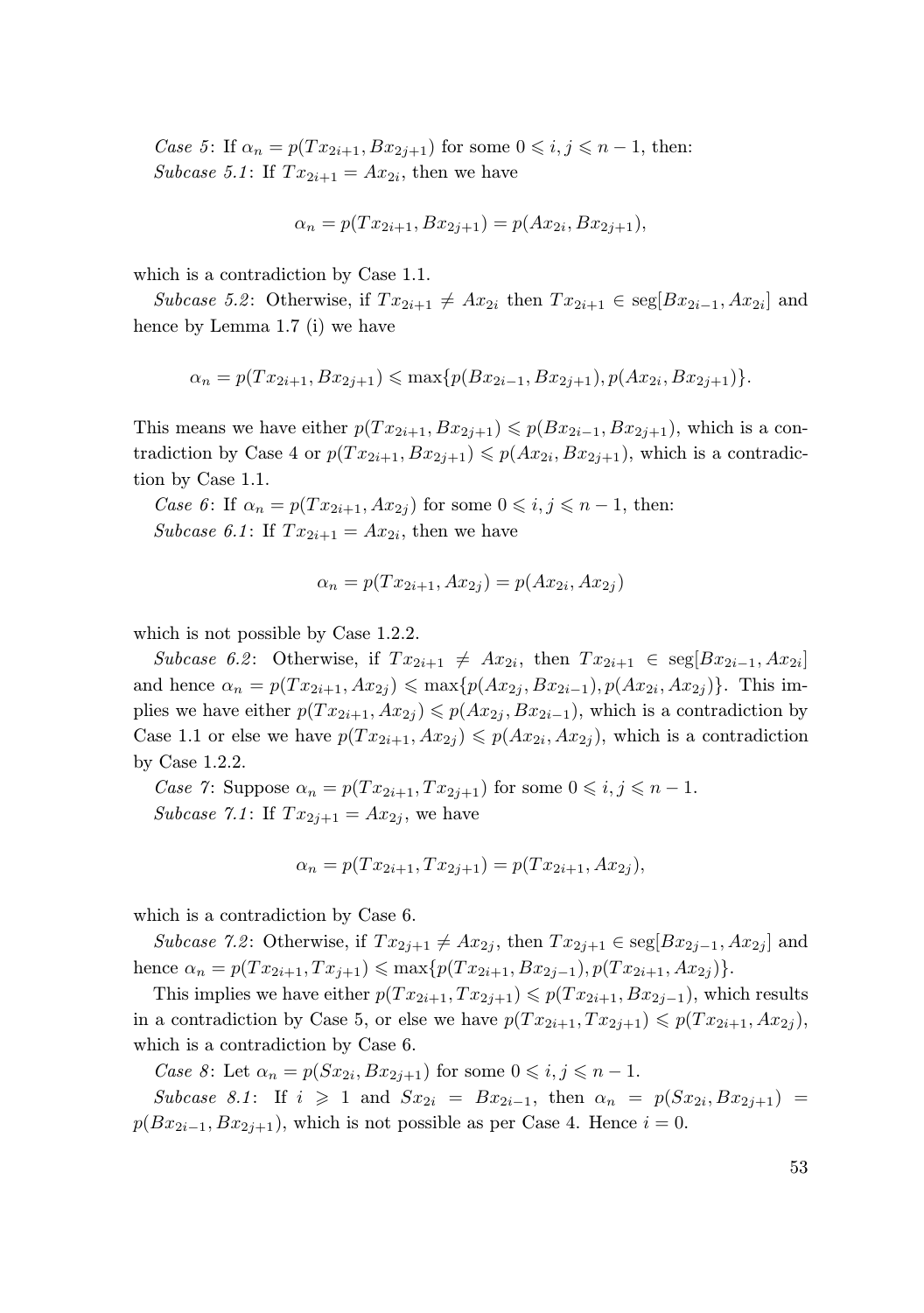Subcase 8.2: If however  $i \geq 1$  and  $Sx_{2i} \neq Bx_{2i-1}$ , it means that  $Sx_{2i} \in$  $\text{seg}[Ax_{2i-2}, Bx_{2i-1}].$  This implies that  $\alpha_n = p(Sx_{2i}, Bx_{2j+1}) \leq \max\{p(Ax_{2i-2}, Bx_{2j-1})\}$  $Bx_{2i+1}, p(Bx_{2i-1}, Bx_{2i+1})\}$ . This leads to a contradiction by Case 1.1 when  $p(Sx_{2i}, Bx_{2j+1}) \leqslant p(Ax_{2i-2}, Bx_{2j+1})$  and a contradiction by Case 4 when it happens that  $p(Sx_{2i}, Bx_{2j+1}) \leqslant p(Bx_{2i-1}, Bx_{2j+1})$ . Hence  $i = 0$ .

Case 9: Let us consider the case when  $\alpha_n = p(Sx_{2i}, Sx_{2j})$  for some  $0 \leq i < j \leq$  $n-1$ .

Subcase 9.1: If  $i \geq 1$  and  $Sx_{2j} = Bx_{2j-1}$ , then we have  $\alpha_n = p(Sx_{2i}, Sx_{2j}) =$  $p(Sx_{2i}, Bx_{2j-1})$ , which leads to a contradiction according to Case 8. Hence  $i = 0$ .

Subcase 9.2: If  $i \geq 1$  and  $Sx_{2j} \neq Bx_{2j-1}$ , it follows that  $Sx_{2j} \in \text{seg}[Ax_{2j-2},$  $Bx_{2j-1}$  and  $p(Sx_{2i}, Sx_{2j}) \leq \max\{p(Sx_{2i}, Ax_{2j-2}), p(Sx_{2i}, Bx_{2j-1})\}.$ 

If it happens  $p(Sx_{2i}, Sx_{2j}) \leq p(Sx_{2i}, Ax_{2j-2})$ , we get a contradiction by Case 1. However if it happens that  $p(Sx_{2i}, Sx_{2j}) \leqslant p(Sx_{2i}, Bx_{2j-1})$ , then we get a contradiction by Case 8. Hence  $i = 0$ .

Case 10: Suppose  $\alpha_n = p(Sx_{2i}, Tx_{2j+1})$  for some  $0 \leq i, j \leq n-1$ .

Subcase 10.1: If  $i \geq 1$  and  $Sx_{2i} = Bx_{2i-1}$ , then we have  $\alpha_n = p(Sx_{2i}, Tx_{2j+1}) =$  $p(T x_{2i+1}, B x_{2i-1})$ , which is not possible as per Case 8. Hence  $i = 0$ .

Subcase 10.2: If however  $i \geq 1$  and  $Sx_{2i} \neq Bx_{2i-1}$  it follows that  $Sx_{2i} \in$  $\text{seg}[Ax_{2i-2}, Bx_{2i-1}]$  and

$$
p(Sx_{2i}, Tx_{2j+1}) \le \max\{p(Tx_{2j+1}, Ax_{2i-2}), p(Tx_{2j+1}, Bx_{2i-1})\}.
$$

This leads to contradictions by Case 6 and Case 5. Hence  $i = 0$ .

We have considered ten possible cases for  $\alpha_n$  and conclude from Cases 1, 8, 9 and 10 that for some  $0 \leq j \leq n-1$  we have

$$
(2.6) \qquad \alpha_n \in \{p(Sx_0, Sx_{2j}), p(Sx_0, Ax_{2j}), p(Sx_0, Bx_{2j+1}), p(Sx_0, Tx_{2j+1})\}.
$$

Note that, from the construction of the sequence,  $Sx_{2j} \in C$  implies  $Sx_{2j} = Bx_{2j-1}$ . This leads to

(2.7) 
$$
p(Sx_0, Sx_{2j}) = p(Sx_0, Bx_{2j-1}).
$$

For  $Sx_{2j} \notin C$ , we have  $Sx_{2j} \in \text{seg}[Ax_{2j-2}, Bx_{2j-1}]$ . By Lemma 1.7 (i), this implies

$$
(2.8) \t\t p(Sx_0, Sx_{2j}) \leq \max\{p(Sx_0, Ax_{2j-2}), p(Sx_0, Bx_{2j-1})\}.
$$

From  $(2.7)$  and  $(2.8)$  we conclude that

$$
(2.9) \t\t p(Sx_0, Sx_{2j}) \leq \max\{p(Sx_0, Ax_{2j-2}), p(Sx_0, Bx_{2j-1})\}.
$$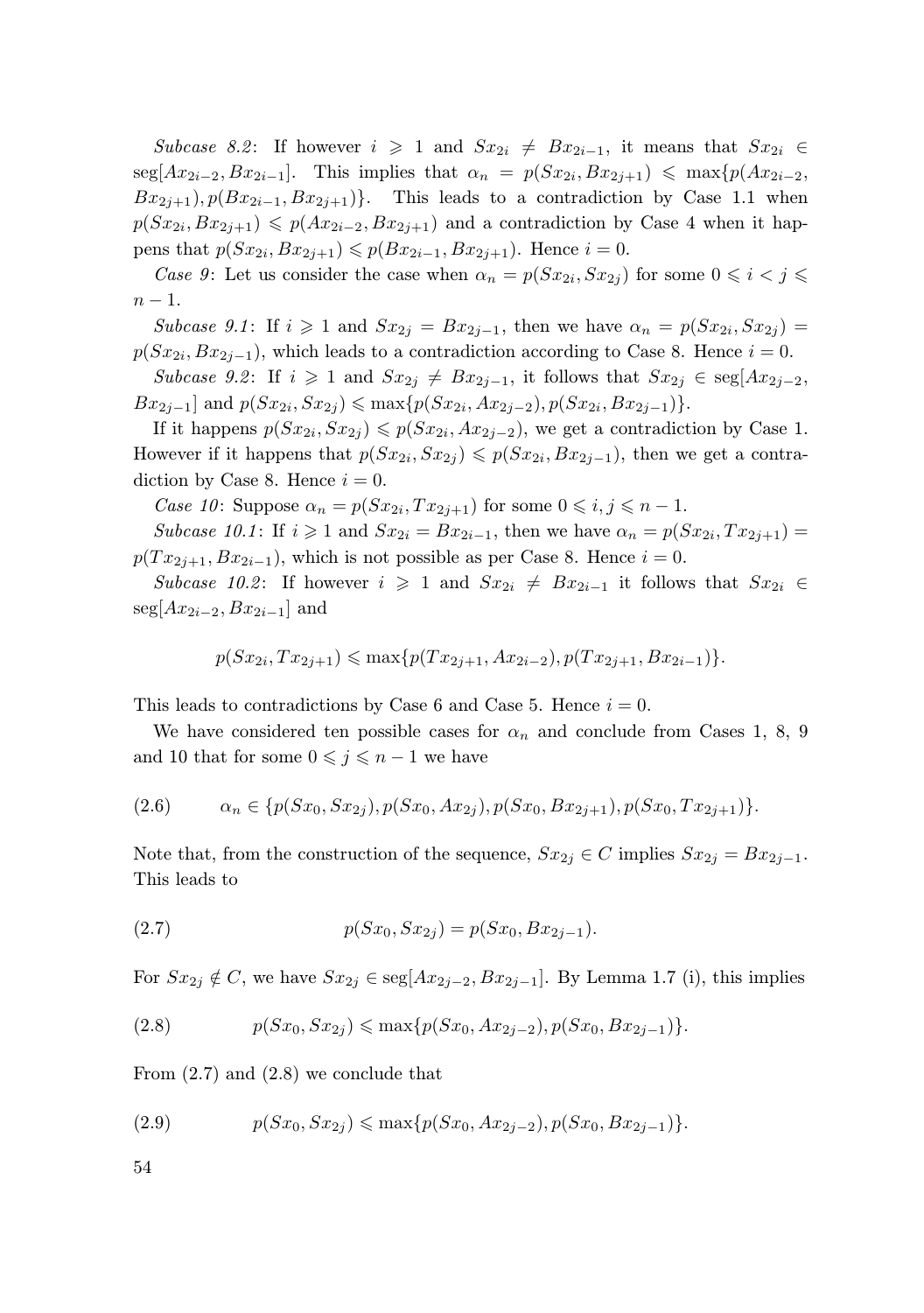Using a similar argument we also have

$$
(2.10) \t\t p(Sx_0, Tx_{2j+1}) \le \max\{p(Sx_0, Bx_{2j-1}), p(Sx_0, Ax_{2j})\}.
$$

Applying  $(2.9)$  and  $(2.10)$  to  $(2.6)$  we get

$$
\alpha_n \leqslant \max\{p(Sx_0, Ax_{2j}), p(Sx_0, Bx_{2j+1})\}, \quad 0 \leqslant j \leqslant n-1.
$$

We have proved  $(2.3)$ .

Consider the case where  $\max\{p(Sx_0, Ax_{2i})\} \leq \max\{p(Sx_0, Bx_{2i+1})\}, 0 \leq j \leq$  $n-1$ . Then, for some  $u \in \{1, 2, ..., 5\}$ ,  $(2.3)$  implies

$$
\alpha_n \leqslant p(Sx_0, Bx_{2j+1})
$$
  
\n
$$
\leqslant p(Sx_0, Ax_0) + p(Ax_0, Bx_{2j+1}), \quad \text{by (1.2)}
$$
  
\n
$$
\leqslant p(Sx_0, Ax_0) + \omega_u[\alpha_n]
$$
  
\n
$$
\leqslant p(Sx_0, Ax_0) + 2\omega_u[\alpha_n]
$$
  
\n
$$
\Rightarrow \alpha_n - 2\omega_u[\alpha_n] \leqslant p(Sx_0, Ax_0).
$$

Consider now the case when  $\max\{p(Sx_0, Ax_{2j})\} > \max\{p(Sx_0, Bx_{2j+1})\}, 0 \leq j \leq$  $n-1$ . Then for some  $v \in \{1, 2, ..., 5\}$ , (2.3) implies

$$
\alpha_n \leqslant p(Sx_0, Ax_{2j})
$$
\n
$$
\leqslant p(Sx_0, Ax_0) + p(Ax_0, Ax_{2j}), \text{ by (1.2)}
$$
\n
$$
\leqslant p(Sx_0, Ax_0) + 2\omega_v[\alpha_n], \text{ by Case 1.2.2}
$$
\n
$$
\Rightarrow \alpha_n - 2\omega_v[\alpha_n] \leqslant p(Sx_0, Ax_0).
$$

Thus in both cases, we have for some  $s \in \{1, 2, \ldots, 5\}$ 

(2.11) α<sup>n</sup> − 2ωs[αn] 6 p(Sx0, Ax0).

By assumption (i) there is an  $r_0 \in [0, \infty)$  such that for each  $s \in \{1, 2, \ldots, 5\}$  we have  $r - 2\omega_s(r) > p(Sx_0, Ax_0)$  for  $r > r_0$ .

There is a subsequence  $\{a_n\}$  of  $\{\alpha_n\}$  and  $s \in \{1, 2, ..., 5\}$  such that for each n, we have

$$
a_n - 2\omega_s[a_n] \leqslant p(Sx_0, Ax_0).
$$

Thus by  $(2.11)$ ,  $a_n \leq r_0$ . Thus we have

$$
a = \lim_{n \to \infty} a_n = \text{diam}(D) \leq r_0.
$$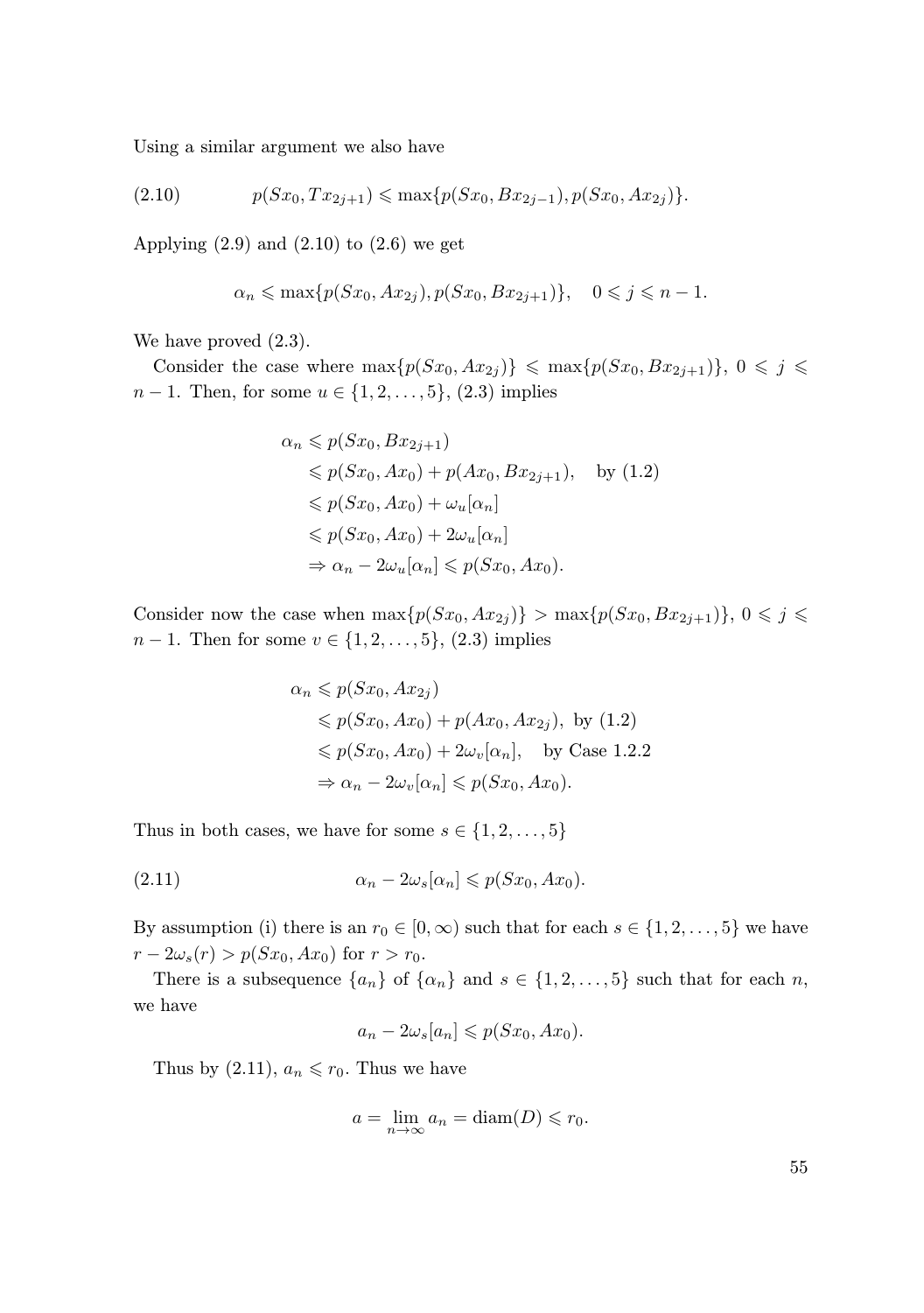We have hence proved that  $\{Sx_{2n}\}, \{Tx_{2n+1}\}, \{Ax_{2n}\}$  and  $\{Bx_{2n+1}\}$  are bounded sequences.

To prove that  $\{Sx_{2n}\}, \{Tx_{2n+1}\}, \{Ax_{2n}\}\$  and  $\{Bx_{2n+1}\}\$  converge in C, we consider the set

$$
(2.12) \t E_n = \bigcup_{i=n}^{\infty} \{Ax_{2i}\} \cup \bigcup_{i=n}^{\infty} \{Bx_{2i+1}\} \cup \bigcup_{i=n}^{\infty} \{Sx_{2i}\} \cup \bigcup_{i=n}^{\infty} \{Tx_{2i+1}\},\
$$

 $n = 2, 3, \ldots$ 

By  $(2.3)$  we have for  $n = 2, 3, \ldots$ 

(2.13) 
$$
e_n := \text{diam}(E_n) \leq \sup_{j \geq n} \{p(Sx_{2n}, Ax_{2j}), p(Sx_{2n}, Bx_{2j+1})\}.
$$

If  $Sx_{2n} = Bx_{2n-1}$  we have as in Case 1 and Case 8, for each  $j \geq n$  and for some  $u \in \{1, 2, \ldots, 5\}$ 

$$
\begin{aligned} (2.14) \qquad & e_n \leq \sup_{j \geq n} \{ p(Ax_{2j}, Bx_{2n-1}), p(Bx_{2j+1}, Bx_{2n-1}) \}, \quad n = 2, 3 \dots \\ & \leq 2\omega_u[e_{n-1}]. \end{aligned}
$$

If however  $Sx_{2n} \neq Bx_{2n-1}$ , it follows that  $Sx_{2n} \in \text{seg}[Ax_{2n-2}, Bx_{2n-1}]$ . Hence, as in Case 1 and Case 8, for each  $j \geq n$  and for some  $v \in \{1, 2, \ldots, 5\}$ , we have

$$
(2.15) \quad e_n \leq \sup_{j \geq n} \{ p(Ax_{2n-2}, Ax_{2j}), p(Bx_{2n-1}, Ax_{2j}),
$$

$$
p(Ax_{2n-2}, Bx_{2j+1}), p(Bx_{2n-1}, Bx_{2j+1}) \}, \quad n = 2, 3, ...
$$

$$
\leq 2\omega_v[e_{n-2}].
$$

By (2.14) and (2.15), there is a subsequence  $\{\varepsilon_n\}$  of  $\{e_n\}$  and  $s \in \{1, 2, ..., 5\}$ such that for each  $n$ 

(2.16) 
$$
\varepsilon_n \leq 2\omega_s[\varepsilon_{n-2}], \quad n = 2, 3, ...
$$

$$
< \varepsilon_{n-2}.
$$

We note that  $e_n \geqslant e_{n+1}$  for every n. Let  $\lim_{n \to \infty} e_n = \lim_{n \to \infty} \varepsilon_n = e$ . We claim that  $e=0.$ 

If  $e > 0$ , then by  $(2.16)$  and assumption (i) of Theorem 2.1 we have

$$
\lim_{n \to \infty} \varepsilon_n < \lim_{n \to \infty} \varepsilon_{n-2} \Rightarrow e < e,
$$

which is a contradiction. Hence  $e = 0$ .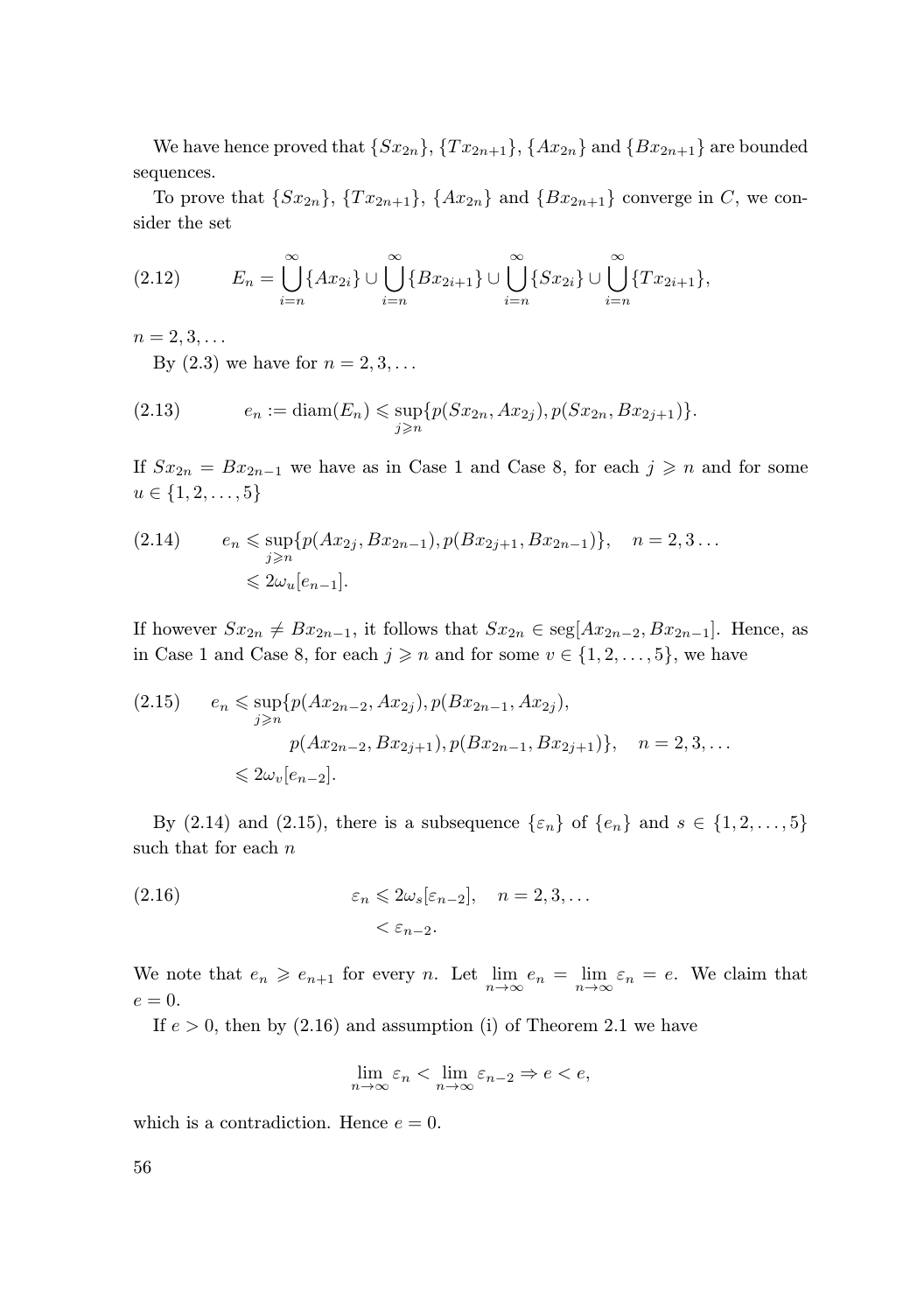We recall from (2.13) that  $e_n = \text{Diam}(E_n)$ . Taking  $n, m \to \infty$  in (2.12), we get

(2.17) 
$$
\lim_{n,m \to \infty} p(Ax_{2n}, Ax_{2m}) = \lim_{n,m \to \infty} p(Bx_{2n+1}, Bx_{2m+1}) = 0.
$$

This means both  $\{A_{2n}\}\$  and  $\{B_{2n+1}\}\$  are Cauchy sequences.

Because X is a complete partial metric space, this means there is  $z \in X$  such that

(2.18) 
$$
\lim_{n \to \infty} Ax_{2n} = \lim_{n \to \infty} Bx_{2n+1} = z \text{ and } p(z, z) = 0.
$$

Consider the subsequence  $Sx_{2n_k}$  of  $Sx_{2n}$  such that  $Sx_{2n_k} = Bx_{2n_k-1}$ . Taking  $n_k \to \infty$  we have

(2.19) 
$$
\lim_{n \to \infty} Sx_{2n} = \lim_{n \to \infty} Sx_{2n_k} = \lim_{n \to \infty} Bx_{2n_k - 1} = z, \text{ with } p(z, z) = 0.
$$

Using a similar argument we have

(2.20) 
$$
\lim_{n \to \infty} Tx_{2n+1} = z, \text{ with } p(z, z) = 0.
$$

But both SC, TC are 0-complete. This implies  $z \in SC$  and  $z \in TC$ .

As  $z \in SC$ , there is a point  $u \in C$  such that  $Su = z$ . We show that u is a coincidence point of A, B and S:

$$
p(Au, Bx_{2n+1}) \le \max\{\omega_1[p(Su, Tx_{2n+1})], \omega_2[p(Au, Su)], \omega_3[p(Bx_{2n+1}, Tx_{2n+1})],
$$
  

$$
\omega_4[p(Au, Tx_{2n+1})], \omega_5[p(Su, Bx_{2n+1})]\}
$$
  

$$
= \max\{\omega_1[p(z, Tx_{2n+1})], \omega_2[p(Au, z)], \omega_3[p(Bx_{2n+1}, Tx_{2n+1})],
$$
  

$$
\omega_4[p(Au, Tx_{2n+1})], \omega_5[p(z, Bx_{2n+1})]\}.
$$

Taking  $n \to \infty$  and applying (2.19) and (2.20), we get

$$
(2.21) \ p(Au, z) \le \max\{\omega_1[p(z, z)], \omega_2[p(Au, z)], \omega_3[p(z, z], \omega_4[p(Au, z)], \omega_5[p(z, z)]\}
$$
  
\n
$$
\le \omega_i[p(Au, z)] \text{ for some } i \in \{1, 2, ..., 5\}
$$
  
\n
$$
< p(Au, z) \text{ for } p(Au, z) > 0
$$
  
\n
$$
\Rightarrow p(Au, z) = 0
$$
  
\n
$$
\Rightarrow Au = z, \text{ from (1.1)}.
$$

Using a similar procedure, when we expand  $p(Ax_{2n}, Bu)$ , we get  $Bu = z$ , making u a coincidence point of  $A$ ,  $B$  and  $S$ . By the coincidental commutativity of  $S$  and  $A$ , we have  $SAu = ASu \Rightarrow Sz = Az$ .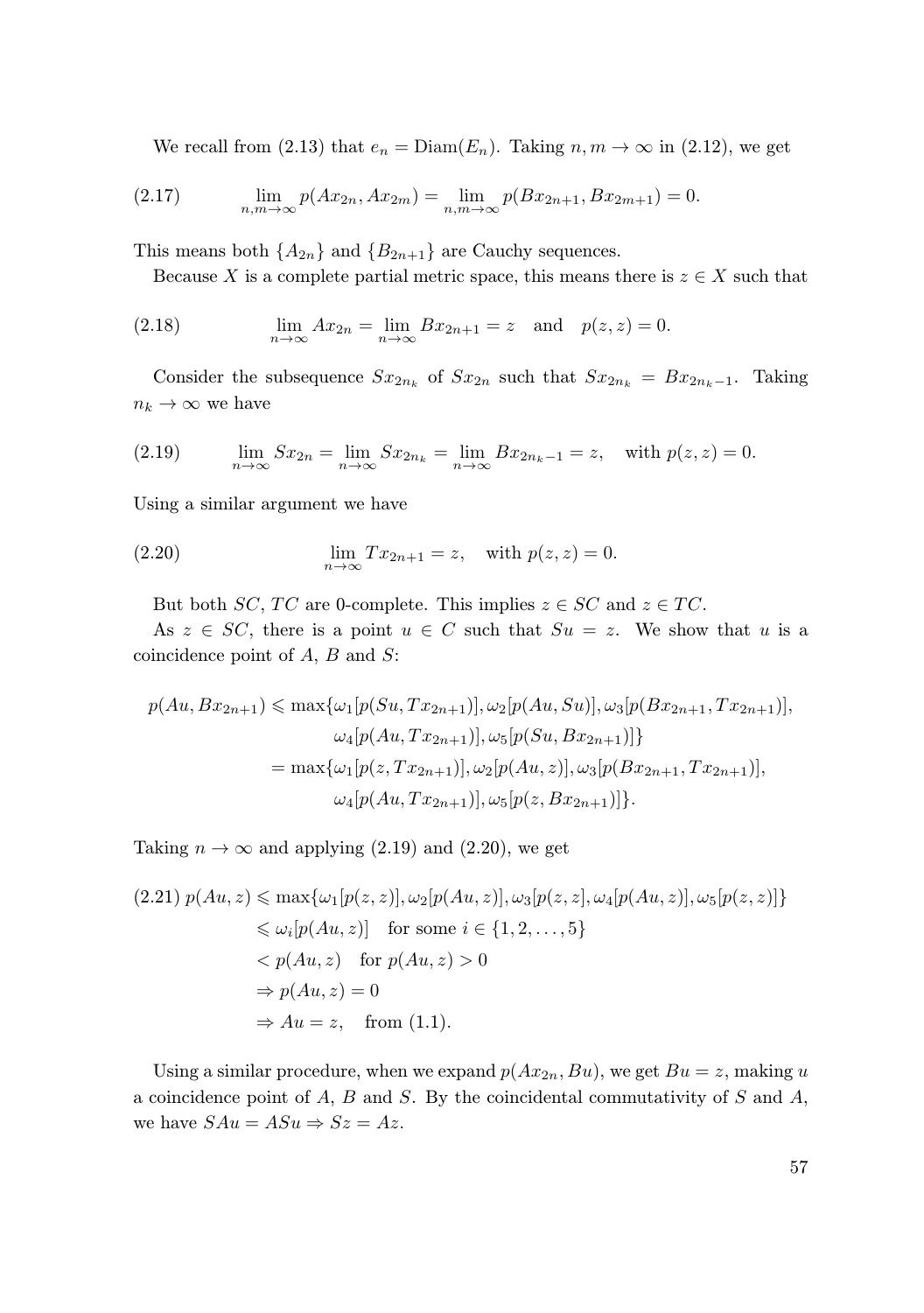In the same vein,  $z \in TC$  means there is  $v \in C$  such that  $Tv = z$ . We show that  $Bv = z$ :

$$
p(z, Bv) = p(Au, Bv)
$$
  
\n
$$
\leq \max\{\omega_1[p(Su, Tv)], \omega_2[p(Su, Au)], \omega_3[p(Tv, Bv)],
$$
  
\n
$$
\omega_4[p(Au, Tv)], \omega_5[p(Su, Bv)]\}
$$
  
\n
$$
= \max\{\omega_1[p(z, z)], \omega_2[p(z, z)], \omega_3[p(z, Bv)],
$$
  
\n
$$
\omega_4[p(z, z)], \omega_5[p(z, Bv)]\}
$$
  
\n
$$
\leq \omega_j[p(z, Bv)] \text{ for some } j \in \{1, 2, ..., 5\}
$$
  
\n
$$
< p(z, Bv) \text{ for } p(z, Bv) > 0
$$
  
\n
$$
\Rightarrow p(z, Bv) = 0
$$
  
\n
$$
\Rightarrow Bv = z, \text{ from (1.1)}.
$$

Thus  $v$  is a coincidence point of  $B$  and  $T$ . By the coincidental commutativity property, we have

$$
BTv = TBv \Rightarrow Bz = Tz.
$$

Now the following holds:

$$
p(Az, Bz) \le \max\{\omega_1[p(Sz, Tz)], \omega_2[p(Sz, Az)], \omega_3[p(Tz, Bz)],
$$
  
\n
$$
\omega_4[p(Az, Tz)], \omega_5[p(Sz, Bz)]\}
$$
  
\n
$$
= \max\{\omega_1[p(Az, Bz)], \omega_2[p(Az, Az)], \omega_3[p(Bz, Bz)],
$$
  
\n
$$
\omega_4[p(Az, Bz)], \omega_5[p(Az, Bz)]\}
$$
  
\n
$$
\le \omega_i[p(Az, Bz)] \text{ for } i \in \{1, 2, ..., 5\}
$$
  
\n
$$
< p(Az, Bz) \text{ for } p(Az, Bz) > 0
$$
  
\n
$$
\Rightarrow p(Az, Bz) = 0
$$
  
\n
$$
\Rightarrow Az = Bz.
$$

Hence we have

$$
(2.22) \t\t\t Az = Bz = Sz = Tz.
$$

Now the following holds:

$$
p(z, Bz) = p(Au, Bz), \quad \text{from (2.21)}
$$
  
\$\leq\$ max{ $\omega_1[p(Su, Tz)], \omega_2[p(Au, Su)], \omega_3[p(Bz, Tz)],$   
 $\omega_4[p(Au, Tz)], \omega_5[p(Su, Bz)]\}$   
 $= \max{\omega_1[p(z, Bz)], \omega_2[p(z, z)], \omega_3[p(Bz, Bz)], \omega_4[p(z, Bz)], \omega_5[p(z, Bz)]\}.$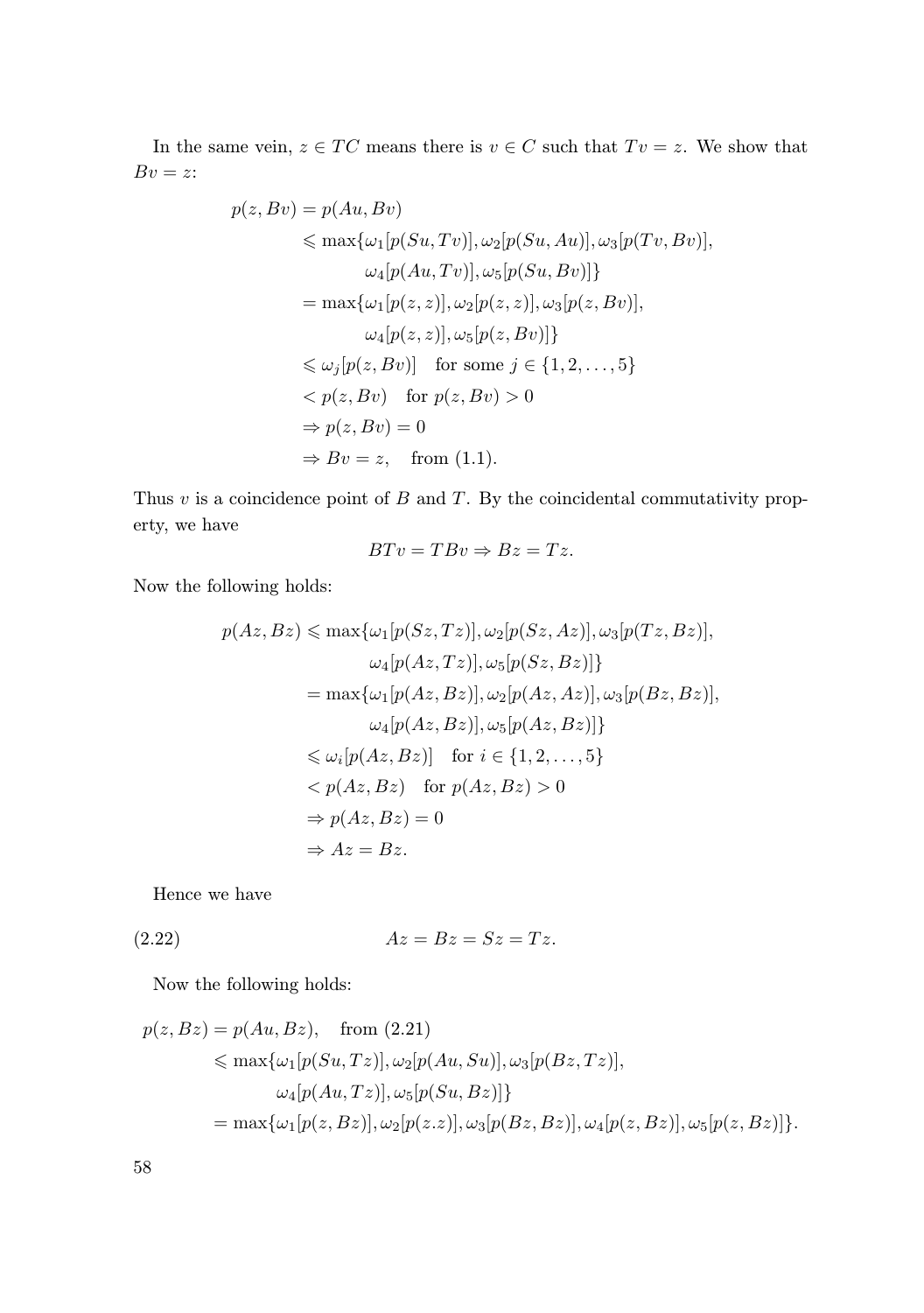This implies

$$
p(z, Bz) \leq \omega_j[p(z, Bz)] \text{ for some } j \in \{1, 2, ..., 5\}
$$
  

$$
< p(z, Bz) \text{ for } p(z, Bz) > 0
$$
  

$$
\Rightarrow p(z, Bz) = 0
$$
  

$$
\Rightarrow Bz = z, \text{ by (1.1)}.
$$

From (2.22) we conclude that  $Az = Bz = Sz = Tz = z$ , meaning that z is a common fixed point of  $A, B, S$  and  $T$ .

We now show that z is unique. Suppose  $z'$  is also a common fixed point of  $A, B, S$ and  $T$ . We get

$$
p(z, z') = p(Az, Bz')
$$
  
\$\leq\$ max{ $\omega_1[p(Sz, Tz')]$ ,  $\omega_2[p(Az, Sz)]$ ,  $\omega_3[p(Bz', Tz')]$ ,  
 $\omega_4[p(Az, Tz')]$ ,  $\omega_5[p(Sz, Bz')]$ }  
 $=$  max{ $\omega_1[p(z, z')]$ ,  $\omega_2[p(z, z)]$ ,  $\omega_3[p(z', z')]$ ,  
 $\omega_4[p(z, z')]$ ,  $\omega_5[p(z, z')]$ }.

This implies

$$
p(z, z') \leq \omega_k [p(z, z'] \text{ for } k \in \{1, 2, ..., 5\}
$$

$$
< p(z, z') \text{ for } p(z, z') > 0
$$

$$
\Rightarrow p(z, z') = 0
$$

$$
\Rightarrow z = z'.
$$

This proves that the common fixed point of A, B, S and T is unique.  $\Box$ 

R e m a r k 2.2. Theorem 2.1 leads to corollaries if we consider the following cases:

- $(i)$   $A = B$ ;
- (ii)  $A = B$ ,  $S = T$ , we get Theorem 1.9;
- (iii)  $A = B$ ,  $S = T = I$ , we get an extension of a theorem proved by Ciric (see [2]) into partial metric spaces;
- $(iv)$   $A = I;$
- $(v)$   $S = T$ ;
- (vi)  $x = y$ .

The proof given above works even when we define C as closed in  $(X, p<sup>s</sup>)$ . This leads to the following theorem.

**Theorem 2.3.** Let  $(X, p)$  be a complete convex partial metric space with convex *structure* W *which is continuous in the third variable. Let* C *be a closed subset*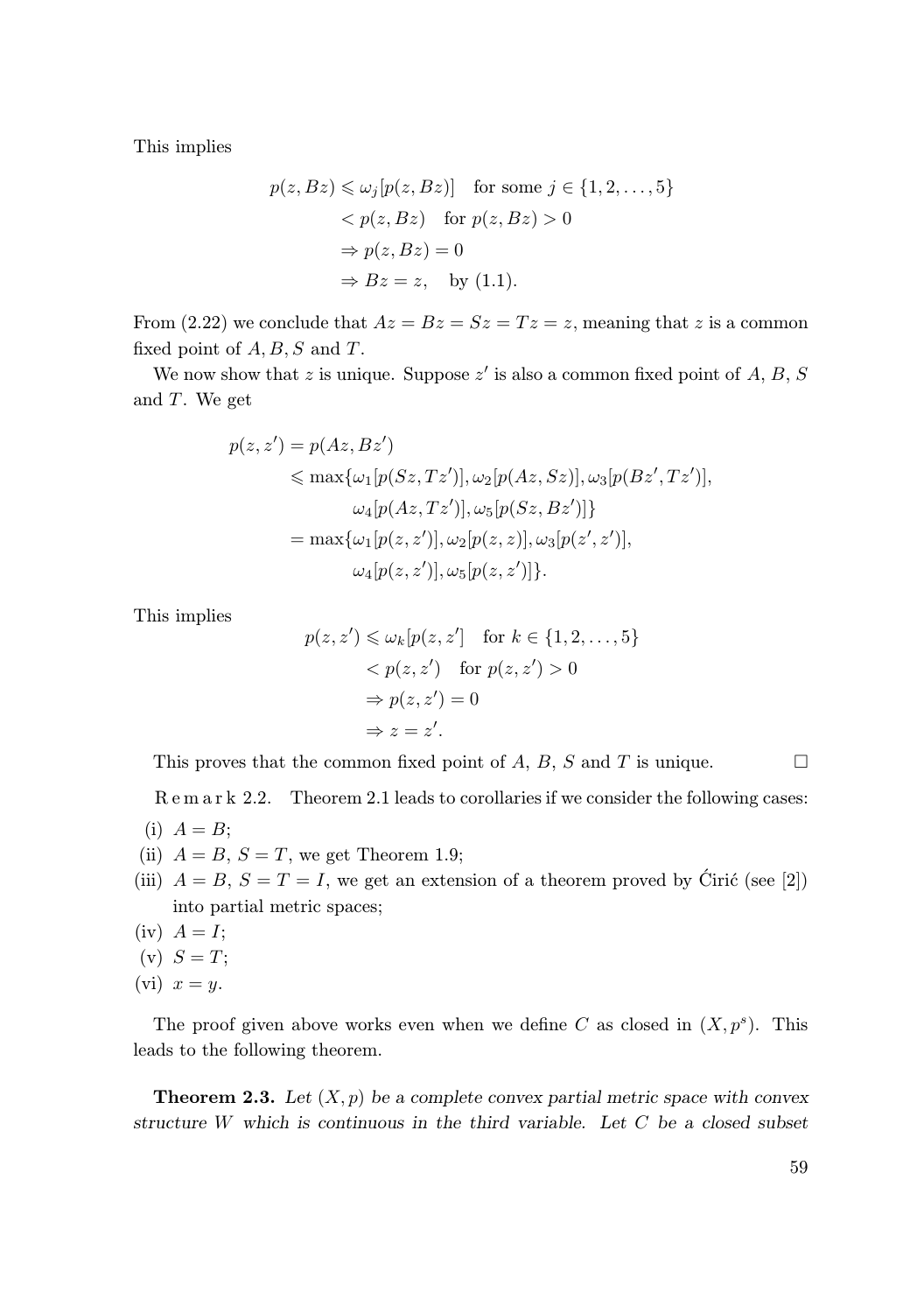*of* X, the closure being taken with respect to  $(X, p^s)$ . Let  $\partial C$ , the boundary of C in  $(X, p^s)$ , be nonempty. Let  $A, B, S, T: C \rightarrow X$ . Let us assume that  $A, B, S$  and T *satisfy the following conditions:*

- (i) *For every*  $x, y \in C$ ,  $p(Ax, By) \leq M_{\omega}(x, y)$  where  $M_{\omega}(x, y) = \max\{\omega_1[p(Sx, Ty)],\}$  $\omega_2[p(Ax, Sx)], \omega_3[pBy, Ty)], \omega_4[p(Ax, Ty)], \omega_5[p(Sx, By)]\}, \omega_i: \mathbb{R}^+ \to \mathbb{R}^+, i =$ 1, 2, 3, 4, 5*, is a non-decreasing semicontinuous function from the right, such that*  $\omega_i(r) < \frac{1}{2}r$  for  $r > 0$ , and  $\lim_{r \to \infty} (r - 2\omega_i(r)) = \infty$ .
- (ii)  $\partial C \subseteq SC$ ,  $\partial C \subseteq TC$ ,
- (iii)  $Sx \in \partial C \Rightarrow Ax \in C$ ;  $Tx \in \partial C \Rightarrow Bx \in C$ ,
- (iv)  $AC \cap C \subset TC$ ,  $BC \cap C \subset SC$  and
- (v)  $SC, TC$  are closed in  $C$ .

*Then there exists a coincidence point*  $z \in C$  *for* A, B, S and T. Moreover, if each of the pairs  $\{S, A\}$  and  $\{T, B\}$  is coincidentally commuting, then z remains a unique *common fixed point of* A*,* B*,* S *and* T *.*

Here we give an example on the use of Theorem 2.3, as it is better suited for the partial metric that we will use.

Ex a m p l e 2.4. Consider the partial metric space  $(\mathbb{R}_+, p)$  where  $p(x, y)$  =  $\max\{x, y\}$  for all  $x, y \in \mathbb{R}_+$ . Let  $C = [0, 2]$ . We note that C is closed in the derived metric  $p^{s}(x, y) = |x - y|$  and  $\partial C = \{0, 2\}.$ 

We define the mappings  $A, B, S, T: C \to \mathbb{R}_+$  as follows:

$$
Ax = \begin{cases} 3^{x} - 1, & x \in [0, 1], \\ 1, & x \in (1, 2], \end{cases} \qquad Bx = \begin{cases} 4^{x} - 1, & x \in [0, 1], \\ 2, & x \in (1, 2], \end{cases}
$$

$$
Sx = \begin{cases} 27^{x} - 1, & x \in [0, 1], \\ 6, & x \in (1, 2], \end{cases} \qquad Tx = \begin{cases} 64^{x} - 1, & x \in [0, 1], \\ 8, & x \in (1, 2]. \end{cases}
$$

We have  $AC = [0, 2]$  and  $BC = [0, 3]$ . We also have  $TC = [0, 63]$  and  $SC = [0, 26]$ , both of which are closed in  $(X, p^s)$ .

 $Sx \in \partial C$  implies  $z \in \{0, \frac{1}{3}\} \subset C$ . Similarly  $Tx \in \partial C$  implies  $x \in \{0, \frac{\ln 3}{\ln 64}\} \subset C$ . We also have  $\partial K = \{1,3\} \subseteq SC, TC$ .

We note that both  $\{S, A\}$  and  $\{T, B\}$  are coincidentally commuting at  $x = 0$ , that is,  $SA(0) = AS(0)$  and  $TB(0) = BT(0)$ . We also note that all four mappings are discontinuous at 1.

Let us define functions  $g, h: C \to \mathbb{R}_+$  as

$$
g(x) = \frac{27^x - 1}{4^x - 1}, \quad h(x) = \frac{64^x - 1}{4^x - 1}.
$$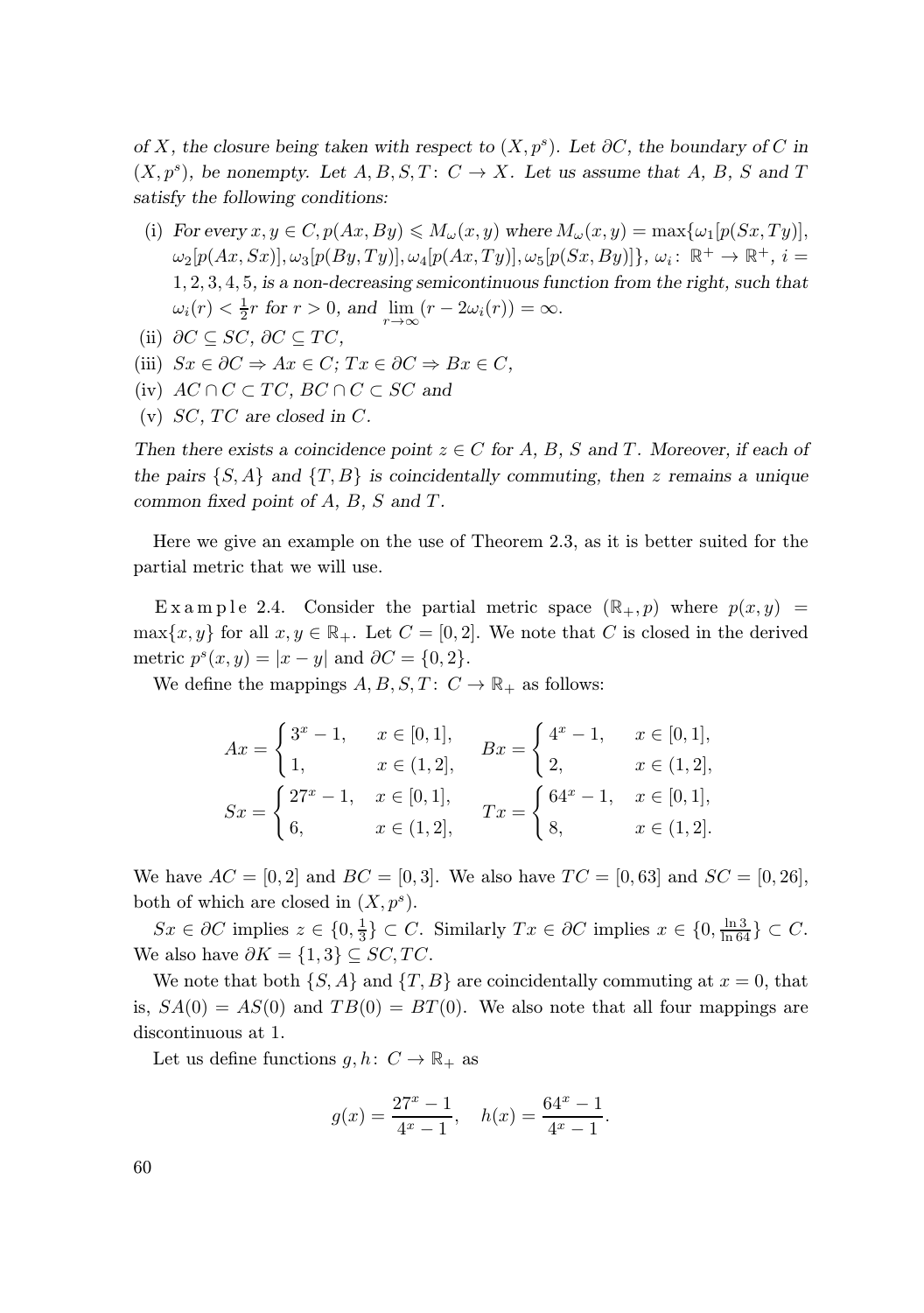Both  $g$  and  $h$  are increasing functions. Using L'Hôpital rule, we can show that, as  $x \to 0$ , we have  $h(x) \to 3$  and

(2.23) 
$$
g(x) \to \frac{\log 27}{\log 4} = \frac{1}{0.42062}.
$$

Hence, for  $x \in [0,1]$ , we have

(2.24) 
$$
4^x - 1 \leqslant \frac{1}{3} (64^x - 1) \leqslant 0.43 (64^x - 1).
$$

We also have, from (2.23)

$$
(2.25) \t 4x - 1 \leqslant 0.42062(27x - 1) \Rightarrow 4x - 1 \leqslant 0.43(27x - 1).
$$

When  $x, y \in [0, 1]$  with  $x \leq y$ , we have

$$
p(Ax, By) = p(3^x - 1, 4^y - 1)
$$
  
= max{3<sup>x</sup> - 1, 4<sup>y</sup> - 1}  
= 4<sup>y</sup> - 1, because  $x \le y$   
 $\le 0.43(64^y - 1)$ , by (2.24)  
= 0.43T<sub>y</sub>  
 $\le 0.43 \max\{Sx, Ty\}$   
= 0.43 $p(Sx, Ty)$ .

When  $x, y \in [0, 1]$  with  $x > y$ , we have

$$
p(Ax, By) = p(3^x - 1, 4^y - 1)
$$
  
= max{4<sup>x</sup> - 1, 4<sup>y</sup> - 1}, because 3<sup>x</sup> - 1 < 4<sup>x</sup> - 1  
= 4<sup>x</sup> - 1, because  $x > y$   
 $\le 0.43(27^x - 1)$ , by (2.25)  
= 0.43Sx  
 $\le 0.43 \max\{Sx, Ty\}$   
= 0.43p(Sx, Ty).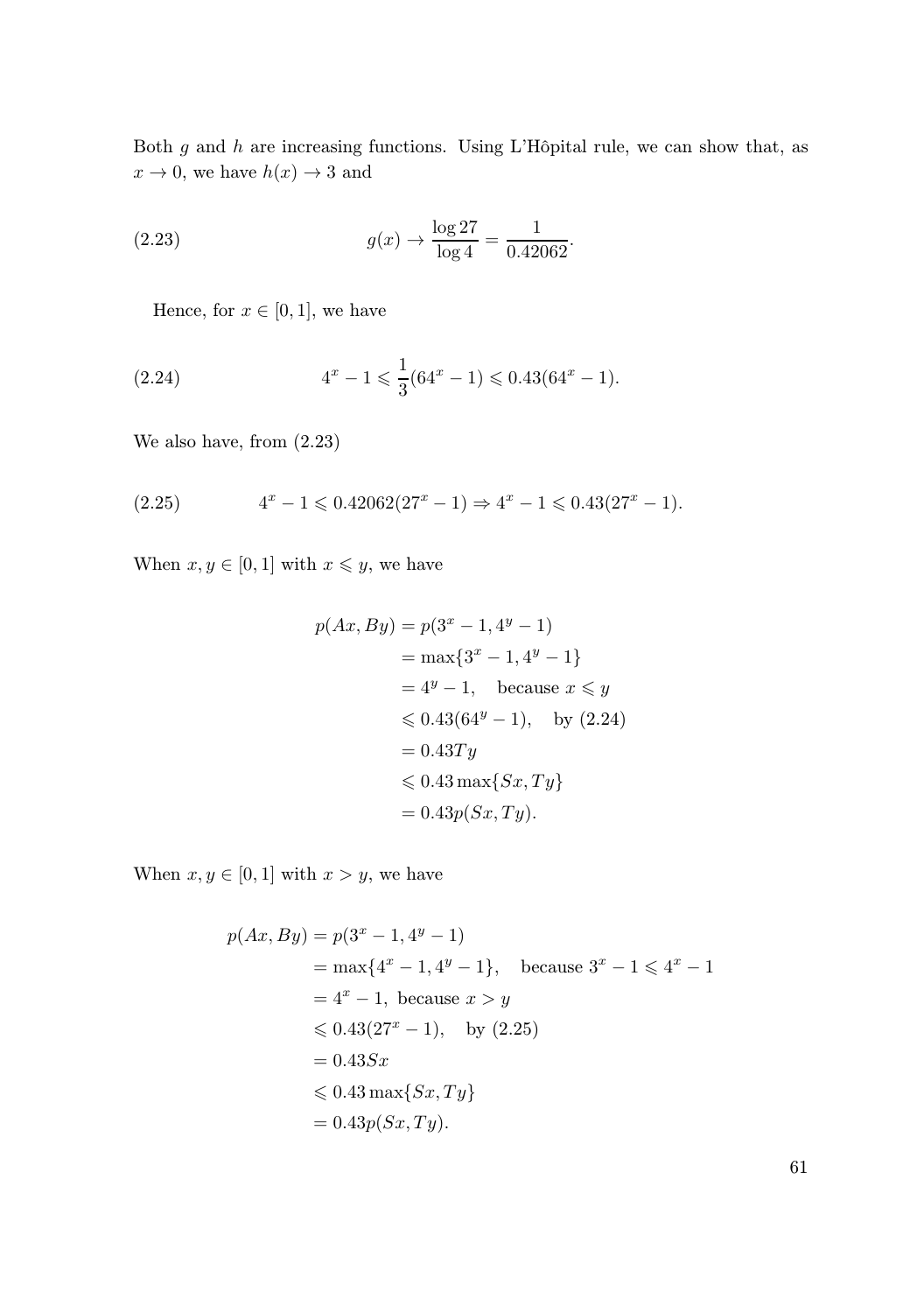For  $x, y \in (1, 2]$  we have

$$
p(Ax, By) = p(1, 2)
$$
  
= max{1, 2}  
= 2  
< 0.43 × 6  
< 0.43 max{6, Ty}  
= 0.43 max{Sx, Ty}, because Sx = 6  
= 0.43p(Sx, Ty).

Considering  $x\in[0,1],\,y\in(1,2]$  we get

$$
p(Ax, By) = p(3^{x} - 1, 2)
$$
  
= max{3<sup>x</sup> - 1, 2}  
= 2, because 3<sup>x</sup> - 1 < 2 for x  $\in [0, 1]$   
< 0.43 × 8  
= 0.43Ty because Ty = 8  
< 0.43 max{Sx, Ty}  
= 0.43p(Sx, Ty).

Considering  $x \in (1, 2], y \in (0, 1)$ .

$$
p(Ax, By) = p(1, 4^y - 1) = \max\{1, 4^y - 1\} = \begin{cases} 1, \\ 6, \ y \in (\frac{1}{2}, 1]. \end{cases}
$$

For  $y \in [0, \frac{1}{2}]$  we have

$$
p(Ax, By) = p(1, 4y - 1)
$$
  
= 1  
< 0.43 × 6  
= 0.43Sx because Sx = 6  
< 0.43 max{Sx, Ty}  
= 0.43p(Sx, Ty).

For  $y \in (\frac{1}{2}, 1]$  we have

$$
p(Ax, By) = p(1, 4y - 1)
$$

$$
= 4y - 1
$$